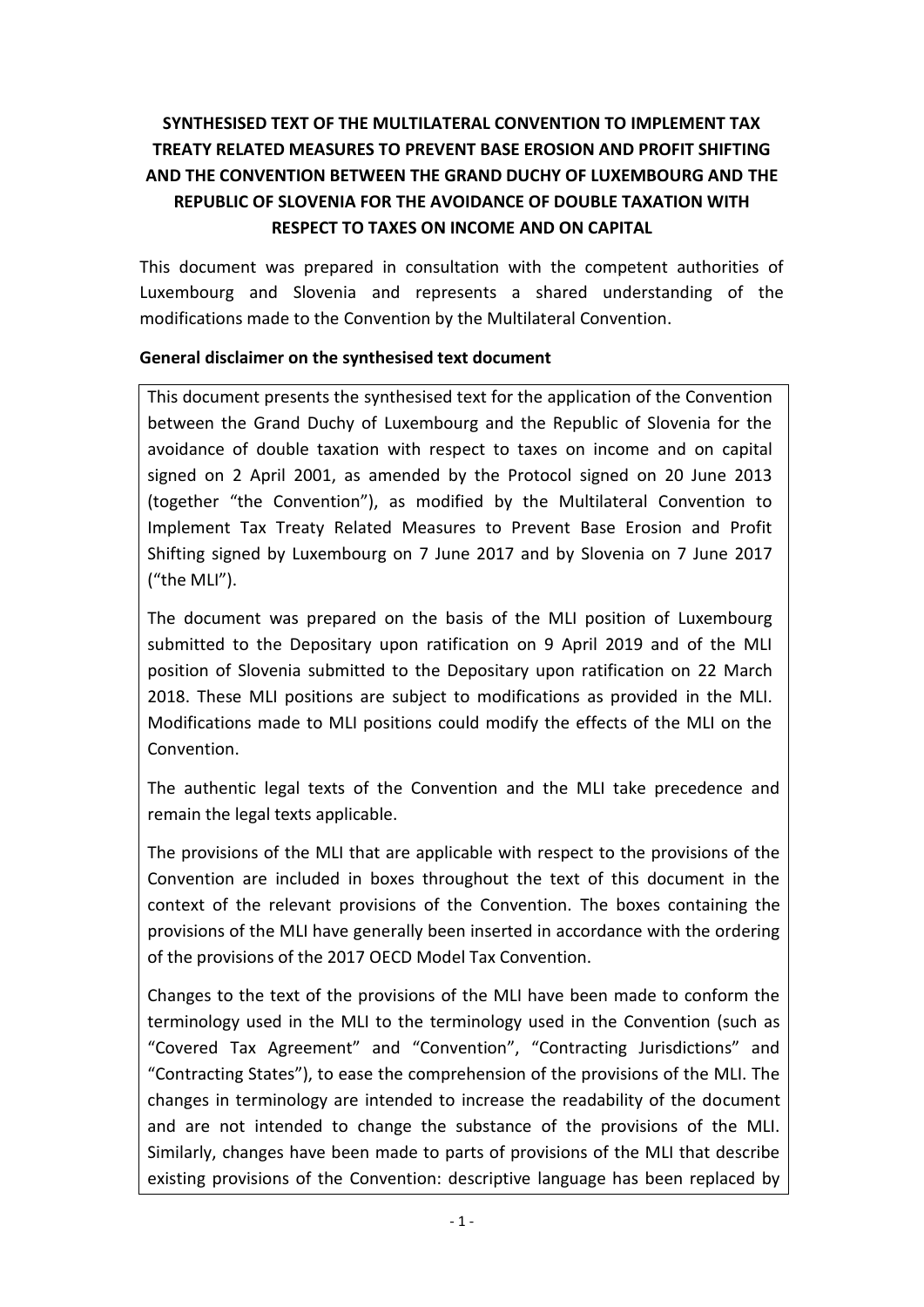legal references of the existing provisions to ease the readability.

In all cases, references made to the provisions of the Convention or to the Convention must be understood as referring to the Convention as modified by the provisions of the MLI, provided such provisions of the MLI have taken effect.

## References

The authentic legal text of the Convention can be found at the following link:

[impotsdirects.public.lu](https://impotsdirects.public.lu/fr.html)

The text of the MLI and the MLI position of Luxembourg submitted to the Depositary upon ratification on 9 April 2019 and of the MLI position of Slovenia submitted to the Depositary upon ratification on 22 March 2018 can be found on the [MLI Depositary \(OECD\) webpage.](https://www.oecd.org/tax/treaties/multilateral-convention-to-implement-tax-treaty-related-measures-to-prevent-beps.htm)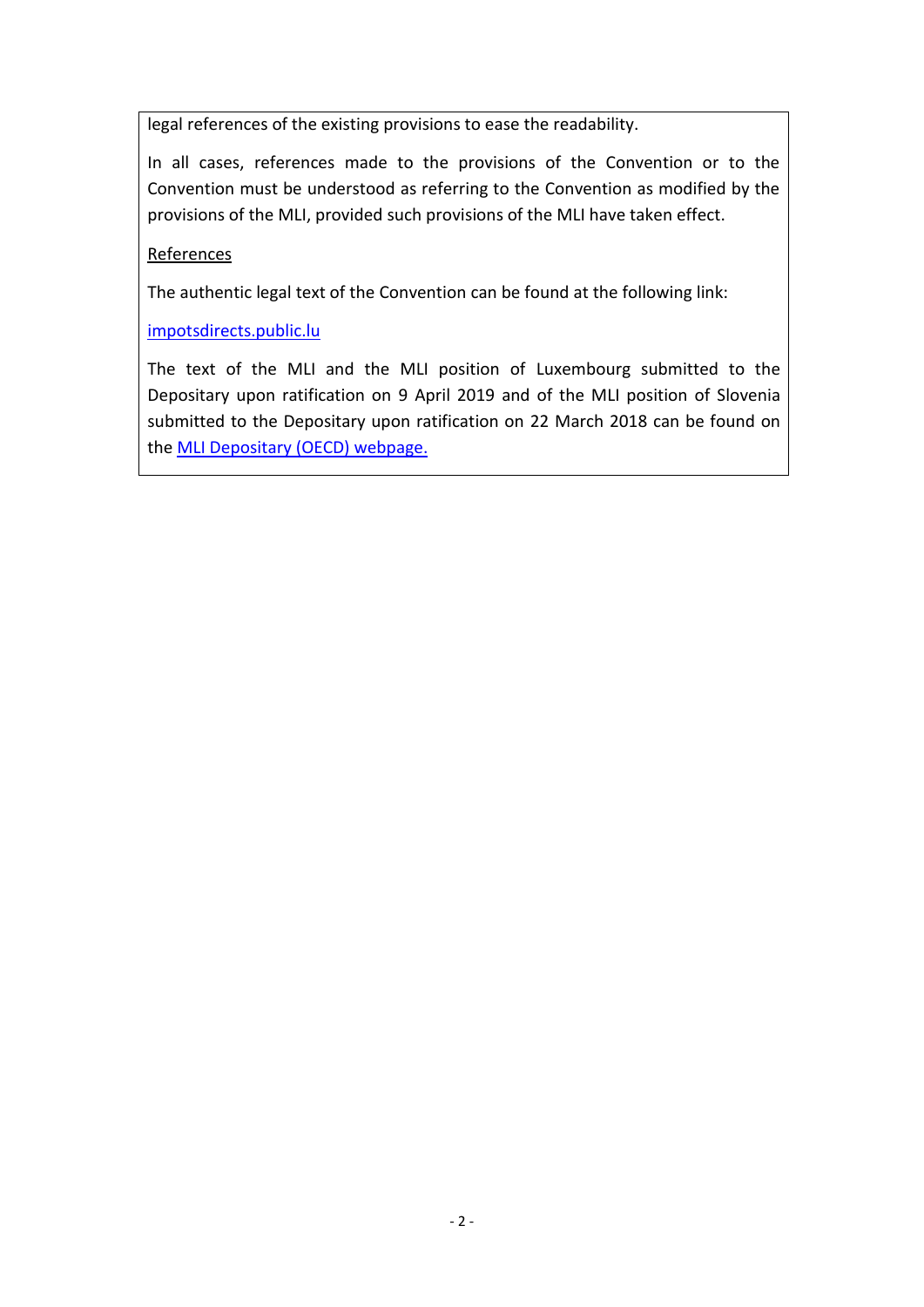## **Disclaimer on the entry into effect of the provisions of the MLI**

### Entry into Effect of the MLI Provisions

The provisions of the MLI applicable to this Convention do not take effect on the same dates as the original provisions of the Convention. Each of the provisions of the MLI could take effect on different dates, depending on the types of taxes involved (taxes withheld at source or other taxes levied) and on the choices made by Luxembourg and Slovenia in their MLI positions.

Dates of the deposit of instruments of ratification, acceptance or approval: 9 April 2019 for Luxembourg and 22 March 2018 for Slovenia.

Entry into force of the MLI: 1 August 2019 for Luxembourg and 1 July 2018 for Slovenia.

Unless it is stated otherwise elsewhere in this document, the provisions of the MLI have effect with respect to the Convention:

In Luxembourg:

with respect of taxes withheld at source on amounts paid or credited to non-residents, where the event giving rise to such taxes occurs on or after 1 January 2020;

with respect to all other taxes, for taxes levied with respect to taxable periods beginning on or after 1 February 2020.

In Slovenia:

with respect of taxes withheld at source on amounts paid or credited to non-residents, where the event giving rise to such taxes occurs on or after 1 January 2020;

with respect to all other taxes, for taxes levied with respect to taxable periods beginning on or after 1 February 2020.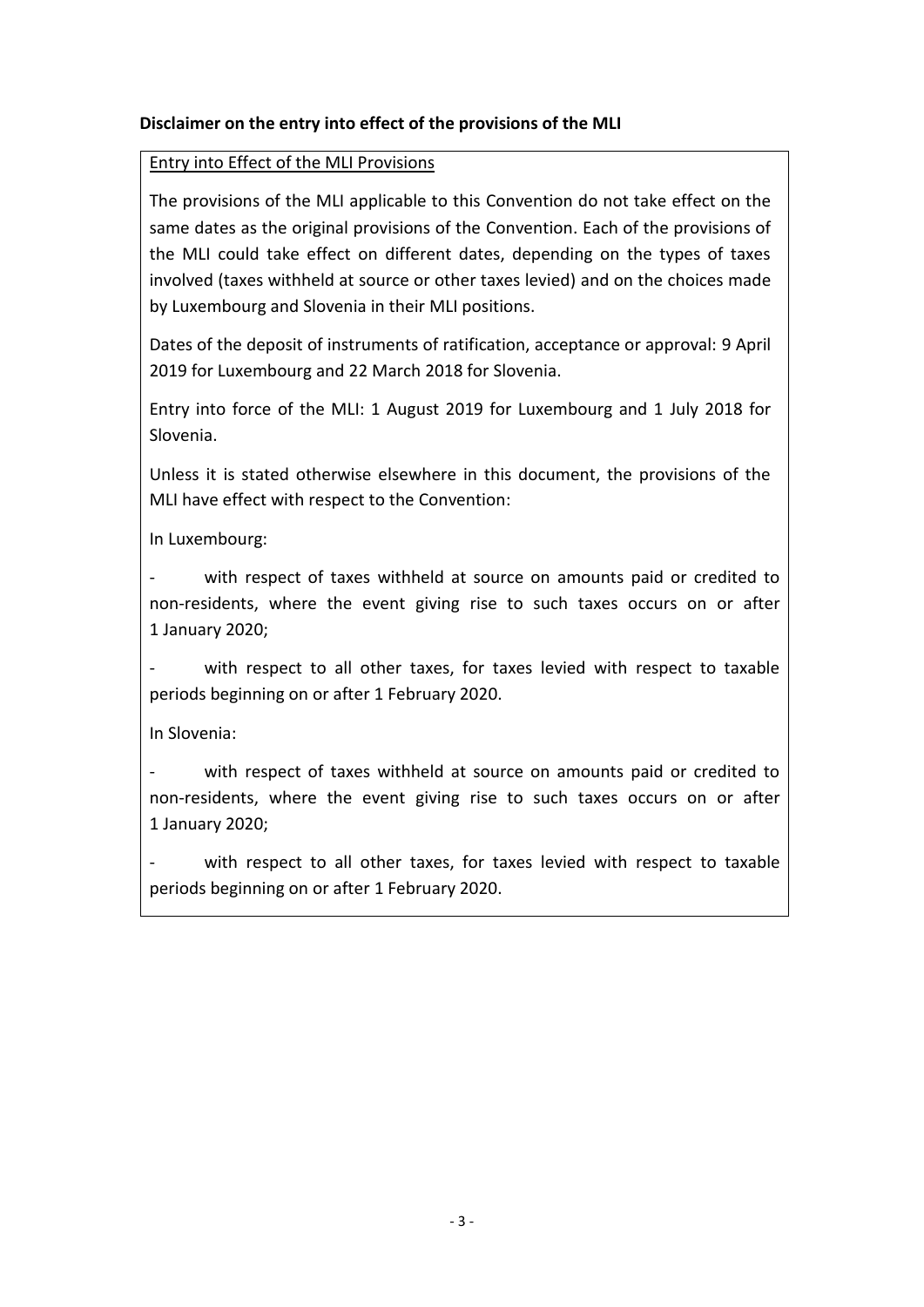#### **CONVENTION**

# **BETWEEN THE GRAND DUCHY OF LUXEMBOURG AND THE REPUBLIC OF SLOVENIA FOR THE AVOIDANCE OF DOUBLE TAXATION WITH RESPECT TO TAXES ON INCOME AND ON CAPITAL**

The Grand Duchy of Luxembourg and the Republic of Slovenia,

**[Replaced by paragraph 1 and paragraph 3 of Article 6 of the MLI]** [desiring to conclude a Convention for the avoidance of double taxation with respect to taxes on income and on capital,]

*The following paragraph 1 and paragraph 3 of Article 6 of the MLI replace the text referring to an intent to eliminate double taxation in the preamble of this Convention:*

*ARTICLE 6 OF THE MLI – PURPOSE OF A COVERED TAX AGREEMENT*

Desiring to further develop their economic relationship and to enhance their cooperation in tax matters,

Intending to eliminate double taxation with respect to the taxes covered by [*this Convention*] without creating opportunities for non-taxation or reduced taxation through tax evasion or avoidance (including through treaty-shopping arrangements aimed at obtaining reliefs provided in [*the Convention*] for the indirect benefit of residents of third jurisdictions),

have agreed as follows:

## **Article 1**

#### **Personal scope**

This Convention shall apply to persons who are residents of one or both of the Contracting States.

## **Article 2**

#### **Taxes covered**

- 1. This Convention shall apply to taxes on income and on capital imposed on behalf of a Contracting State or of its political subdivisions or local authorities, irrespective of the manner in which they are levied.
- 2. There shall be regarded as taxes on income and on capital all taxes imposed on total income, on total capital, or on elements of income or of capital, including taxes on gains from the alienation of movable or immovable property, taxes on the total amounts of wages or salaries paid by enterprises, as well as taxes on capital appreciation.
- 3. The existing taxes to which the Convention shall apply are in particular: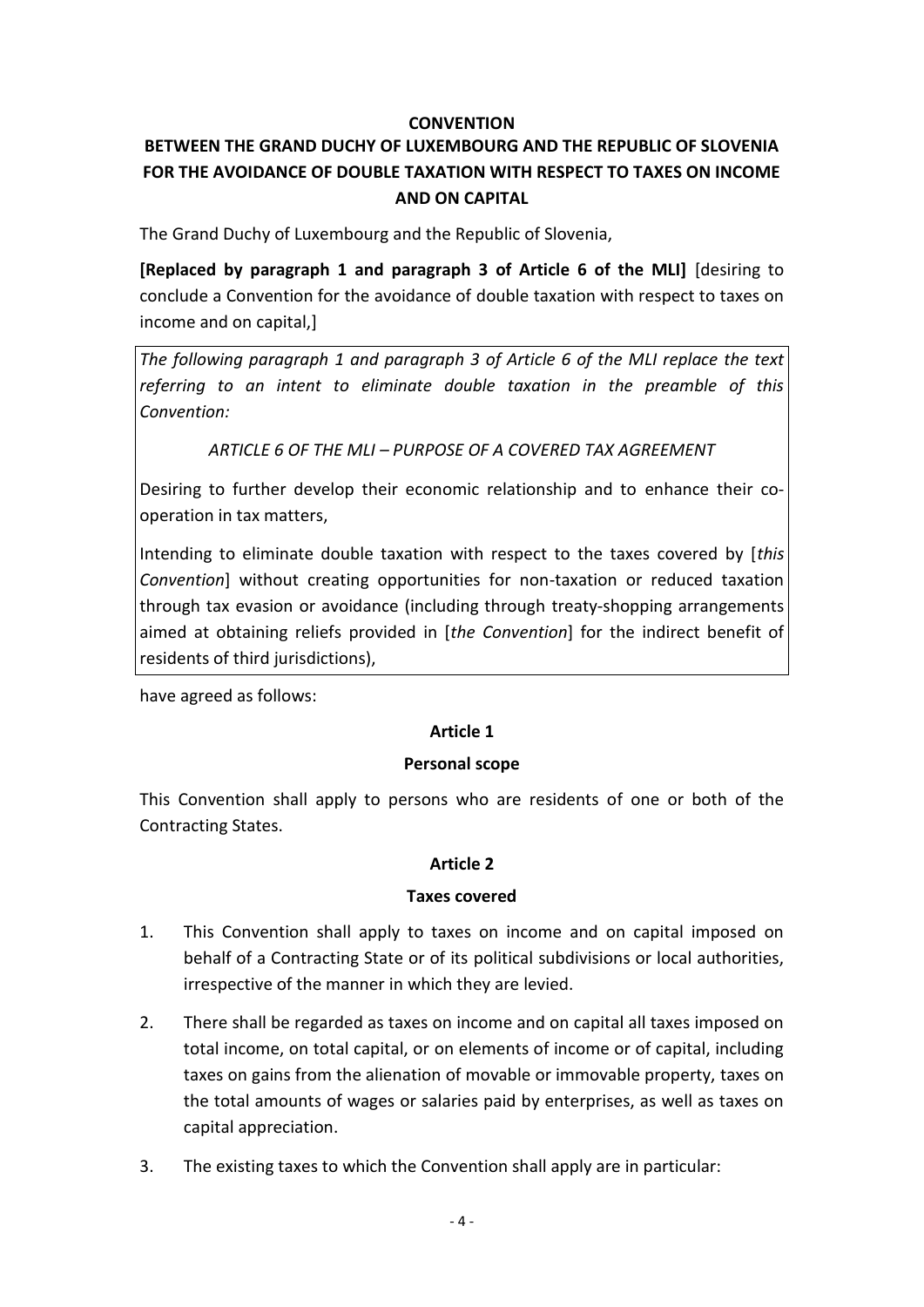- a) in Slovenia:
	- (i) the tax on profits of legal persons (davek od dobicka pravnih oseb);
	- (ii) the tax on income of individuals, including wages and salaries, income from agricultural activities, income from business, capital gains and income from immovable and movable property (dohodnina);
	- (iii) the tax on property (davek od premozenja);

(hereinafter referred to as "Slovenian tax");

- b) in Luxembourg:
	- (i) the income tax on individuals (l'impôt sur le revenu des personnes physiques);
	- (ii) the corporation tax (l'impôt sur le revenu des collectivités);
	- (iii) the tax on fees of directors of companies (l'impôt spécial sur les tantièmes);
	- (iv) the capital tax (l'impôt sur la fortune);
	- (v) the communal trade tax (l'impôt commercial communal);

(hereinafter referred to as "Luxembourg tax").

4. The Convention shall apply also to any identical or substantially similar taxes which are imposed after the date of signature of the Convention in addition to, or in place of, the existing taxes. The competent authorities of the Contracting States shall notify each other of significant changes which have been made in their respective taxation laws.

#### **Article 3**

#### **General definitions**

- 1. For the purposes of this Convention, unless the context otherwise requires:
	- a) the term "Slovenia" means the Republic of Slovenia and, when used in a geographical sense, means the territory of Slovenia, including the sea area, sea-bed and subsoil adjacent to the territorial sea, if Slovenia may exercise its sovereign rights and jurisdiction over such sea area, sea-bed and subsoil in accordance with its domestic legislation and international law;
	- b) the term "Luxembourg" means the Grand Duchy of Luxembourg and, when used in a geographical sense, means the territory of the Grand Duchy of Luxembourg;
	- c) the term "person" includes an individual, a company and any other body of persons;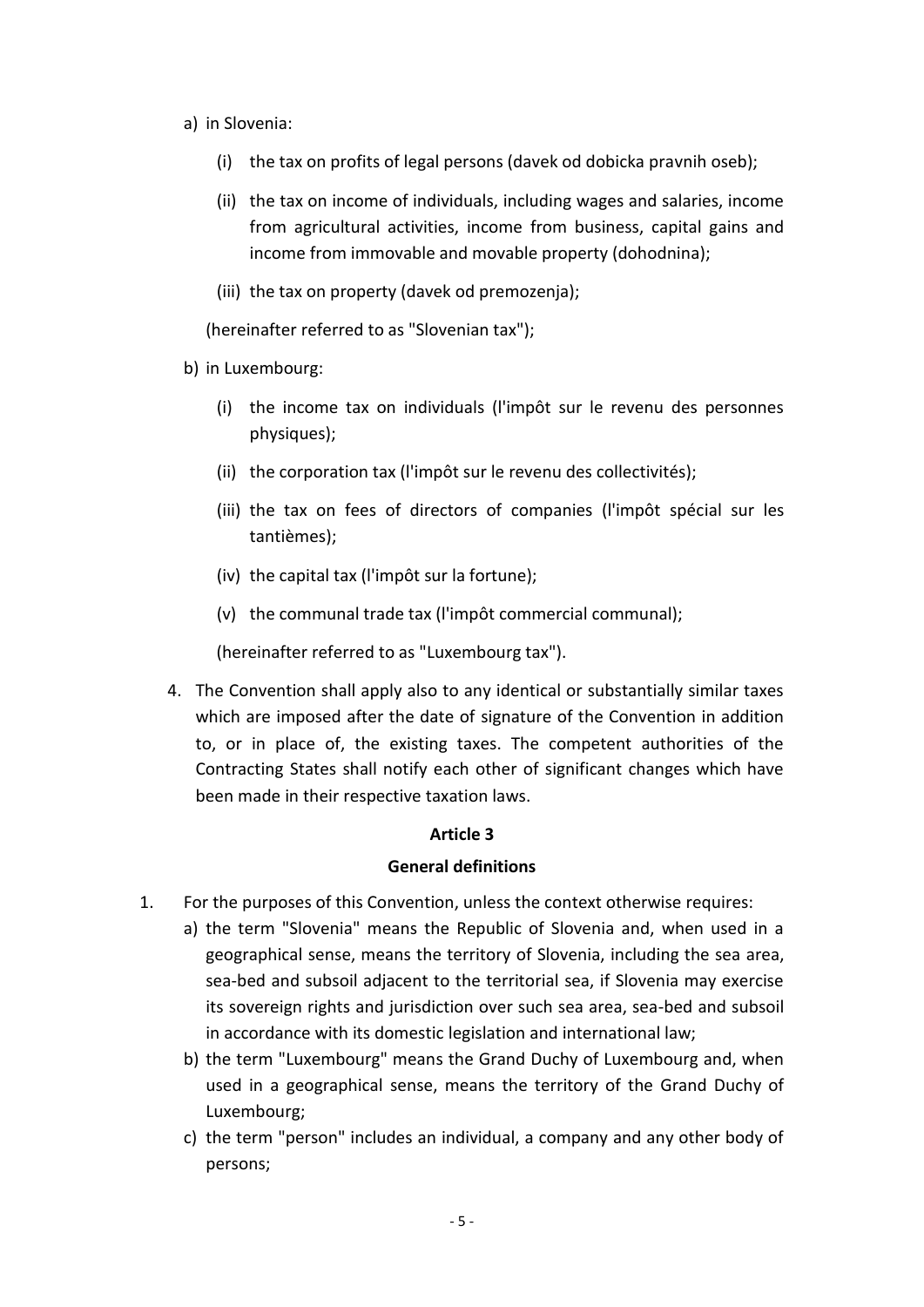- d) the term "company" means any body corporate or any entity which is treated as a body corporate for tax purposes;
- e) the terms "enterprise of a Contracting State" and "enterprise of the other Contracting State" mean respectively an enterprise carried on by a resident of a Contracting State and an enterprise carried on by a resident of the other Contracting State;
- f) the term "international traffic" means any transport by a ship, aircraft or road vehicle operated by an enterprise which has its place of effective management in a Contracting State, except when the ship, aircraft or road vehicle is operated solely between places in the other Contracting State;
- g) the term "competent authority" means:
	- (i) in Slovenia: the Ministry of Finance of the Republic of Slovenia or its authorized representative;
	- (ii) in Luxembourg: the Minister of Finance or his authorized representative;
- h) the term "national" means:
	- (i) any individual possessing the nationality of a Contracting State;
	- (ii) any legal person, partnership or association deriving its status as such from the laws in force in a Contracting State.
- 2. As regards the application of the Convention at any time by a Contracting State, any term not defined therein shall, unless the context otherwise requires, have the meaning that it has at that time under the law of that State for the purpose of the taxes to which the Convention applies, any meaning under the applicable tax laws of that State prevailing over a meaning given to the term under other laws of that State.

#### **Article 4**

#### **Resident**

- 1. For the purposes of this Convention, the term "resident of a Contracting State" means any person who, under the laws of that State, is liable to tax therein by reason of his domicile, residence, place of management or any other criterion of a similar nature, and also includes that State and any political subdivision or local authority thereof. This term, however, does not include any person who is liable to tax in that State in respect only of income from sources in that State or capital situated therein.
- 2. Where by reason of the provisions of paragraph 1 an individual is a resident of both Contracting States, then his status shall be determined as follows:
	- a) he shall be deemed to be a resident only of the State in which he has a permanent home available to him; if he has a permanent home available to him in both States, he shall be deemed to be a resident only of the State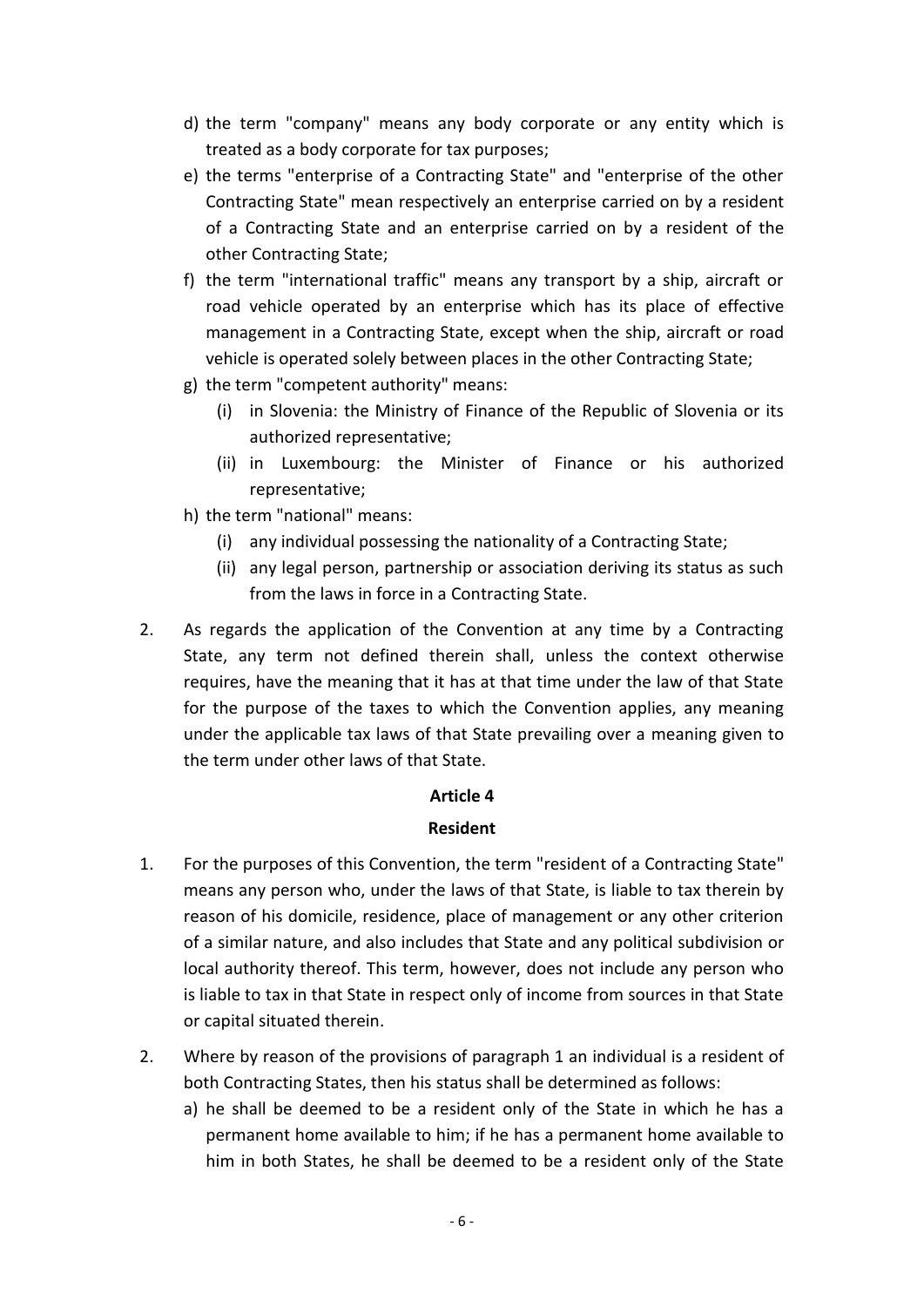with which his personal and economic relations are closer (centre of vital interests);

- b) if the State in which he has his centre of vital interests cannot be determined, or if he has not a permanent home available to him in either State, he shall be deemed to be a resident only of the State in which he has an habitual abode;
- c) if he has an habitual abode in both States or in neither of them, he shall be deemed to be a resident only of the State of which he is a national;
- d) if he is a national of both States or of neither of them, the competent authorities of the Contracting States shall settle the question by mutual agreement.
- 3. Where by reason of the provisions of paragraph 1 a person other than an individual is a resident of both Contracting States, then it shall be deemed to be a resident only of the State in which its place of effective management is situated.

## **Article 5**

### **Permanent establishment**

- 1. For the purposes of this Convention, the term "permanent establishment" means a fixed place of business through which the business of an enterprise is wholly or partly carried on.
- 2. The term "permanent establishment" includes especially:
	- a) a place of management;
	- b) a branch;
	- c) an office;
	- d) a factory;
	- e) a workshop; and
	- f) a mine, an oil or gas well, a quarry or any other place of extraction of natural resources.
- 3. A building site or construction or installation project constitutes a permanent establishment only if it lasts more than twelve months.
- 4. Notwithstanding the preceding provisions of this Article the term "permanent establishment" shall be deemed not to include:
	- a) the use of facilities solely for the purpose of storage, display or delivery of goods or merchandise belonging to the enterprise;
	- b) the maintenance of a stock of goods or merchandise belonging to the enterprise solely for the purpose of storage, display or delivery;
	- c) the maintenance of a stock of goods or merchandise belonging to the enterprise solely for the purpose of processing by another enterprise;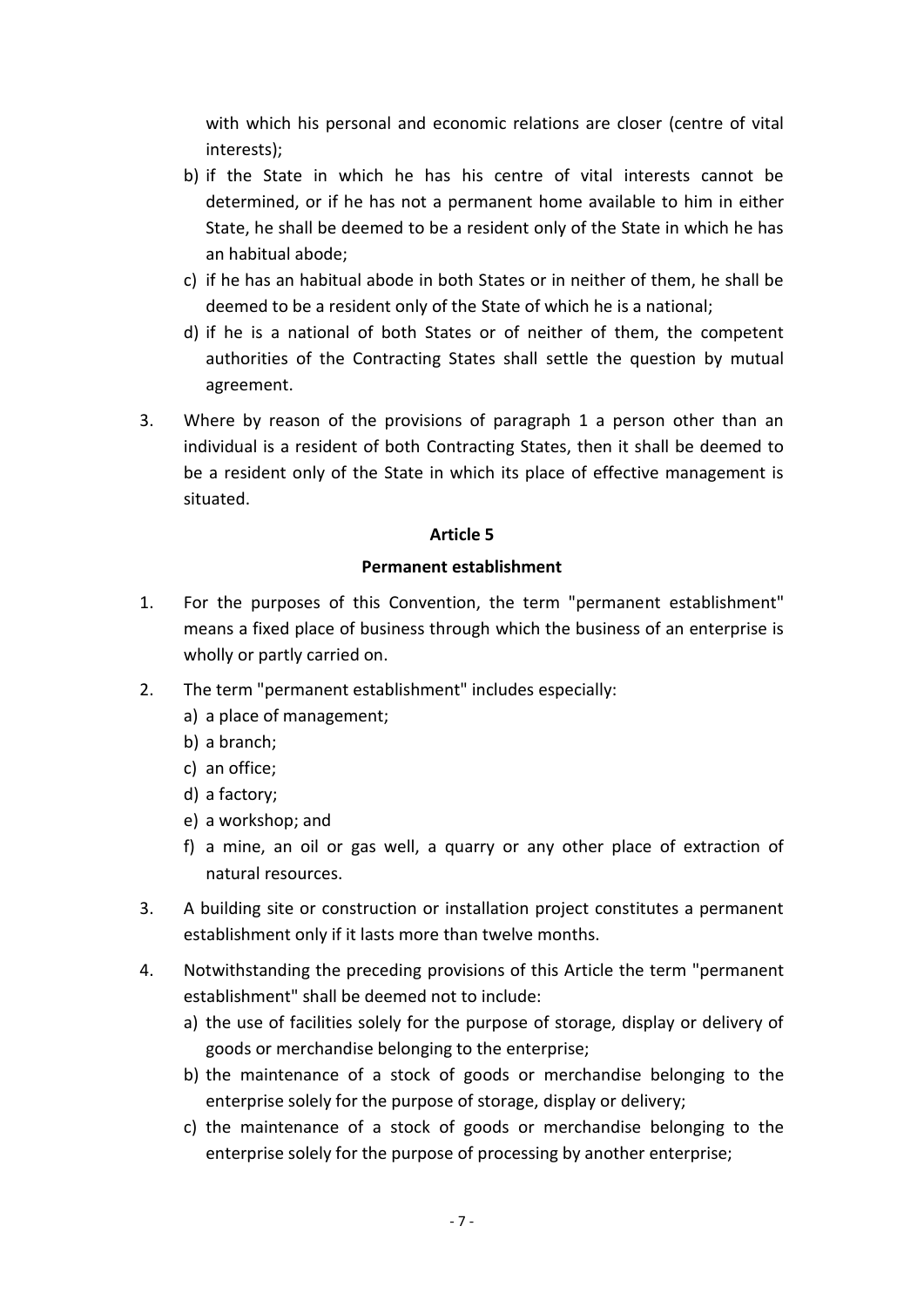- d) the maintenance of a fixed place of business solely for the purpose of purchasing goods or merchandise or of collecting information, for the enterprise;
- e) the maintenance of a fixed place of business solely for the purpose of carrying on, for the enterprise, any other activity of a preparatory or auxiliary character;
- f) the maintenance of a fixed place of business solely for any combination of activities mentioned in sub-paragraphs a) to e), provided that the overall activity of the fixed place of business resulting from this combination is of a preparatory or auxiliary character.
- 5. Notwithstanding the provisions of paragraphs 1 and 2, where a person -- other than an agent of an independent status to whom paragraph 6 applies -- is acting on behalf of an enterprise and has, and habitually exercises, in a Contracting State an authority to conclude contracts in the name of the enterprise, that enterprise shall be deemed to have a permanent establishment in that State in respect of any activities which that person undertakes for the enterprise, unless the activities of such person are limited to those mentioned in paragraph 4 which, if exercised through a fixed place of business, would not make this fixed place of business a permanent establishment under the provisions of that paragraph.
- 6. An enterprise shall not be deemed to have a permanent establishment in a Contracting State merely because it carries on business in that State through a broker, general commission agent or any other agent of an independent status, provided that such persons are acting in the ordinary course of their business.
- 7. The fact that a company which is a resident of a Contracting State controls or is controlled by a company which is a resident of the other Contracting State, or which carries on business in that other State (whether through a permanent establishment or otherwise), shall not of itself constitute either company a permanent establishment of the other.

#### **Article 6**

## **Income from immovable property**

- 1. Income derived by a resident of a Contracting State from immovable property (including income from agriculture or forestry) situated in the other Contracting State may be taxed in that other State.
- 2. The term "immovable property" shall have the meaning which it has under the law of the Contracting State in which the property in question is situated. The term shall in any case include property accessory to immovable property, livestock and equipment used in agriculture and forestry, rights to which the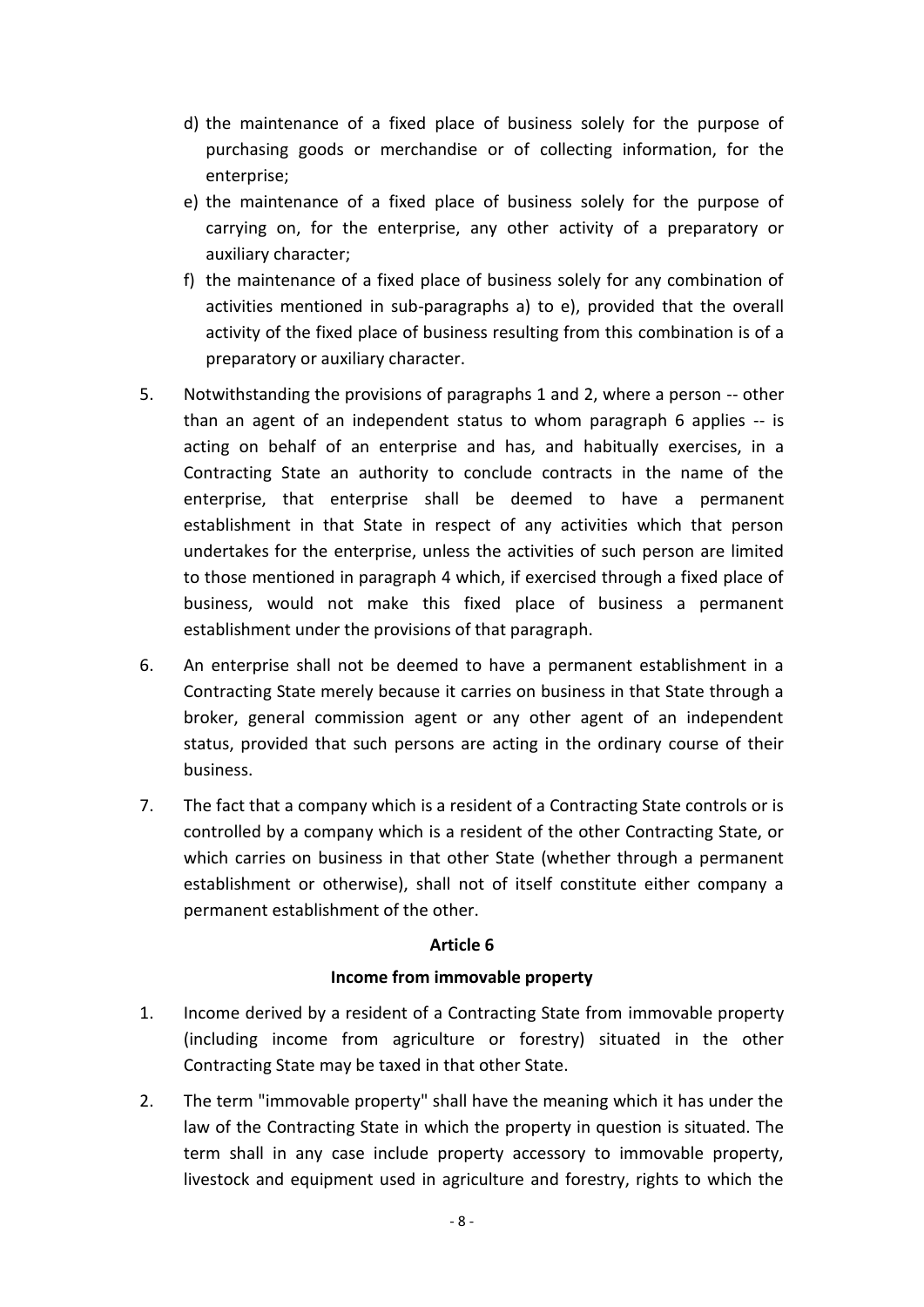provisions of general law respecting landed property apply, usufruct of immovable property and rights to variable or fixed payments as consideration for the working of, or the right to work, mineral deposits, sources and other natural resources; ships, boats and aircraft shall not be regarded as immovable property.

- 3. The provisions of paragraph 1 shall apply to income derived from the direct use, letting, or use in any other form of immovable property.
- 4. The provisions of paragraphs 1 and 3 shall also apply to the income from immovable property of an enterprise and to income from immovable property used for the performance of independent personal services.

## **Article 7**

### **Business profits**

- 1. The profits of an enterprise of a Contracting State shall be taxable only in that State unless the enterprise carries on business in the other Contracting State through a permanent establishment situated therein. If the enterprise carries on business as aforesaid, the profits of the enterprise may be taxed in the other State but only so much of them as is attributable to that permanent establishment.
- 2. Subject to the provisions of paragraph 3, where an enterprise of a Contracting State carries on business in the other Contracting State through a permanent establishment situated therein, there shall in each Contracting State be attributed to that permanent establishment the profits which it might be expected to make if it were a distinct and separate enterprise engaged in the same or similar activities under the same or similar conditions and dealing wholly independently with the enterprise of which it is a permanent establishment.
- 3. In determining the profits of a permanent establishment, there shall be allowed as deductions expenses which are incurred for the purposes of the permanent establishment, including executive and general administrative expenses so incurred, whether in the State in which the permanent establishment is situated or elsewhere.
- 4. Insofar as it has been customary in a Contracting State to determine the profits to be attributed to a permanent establishment on the basis of an apportionment of the total profits of the enterprise to its various parts, nothing in paragraph 2 shall preclude that Contracting State from determining the profits to be taxed by such an apportionment as may be customary; the method of apportionment adopted shall, however, be such that the result shall be in accordance with the principles contained in this Article.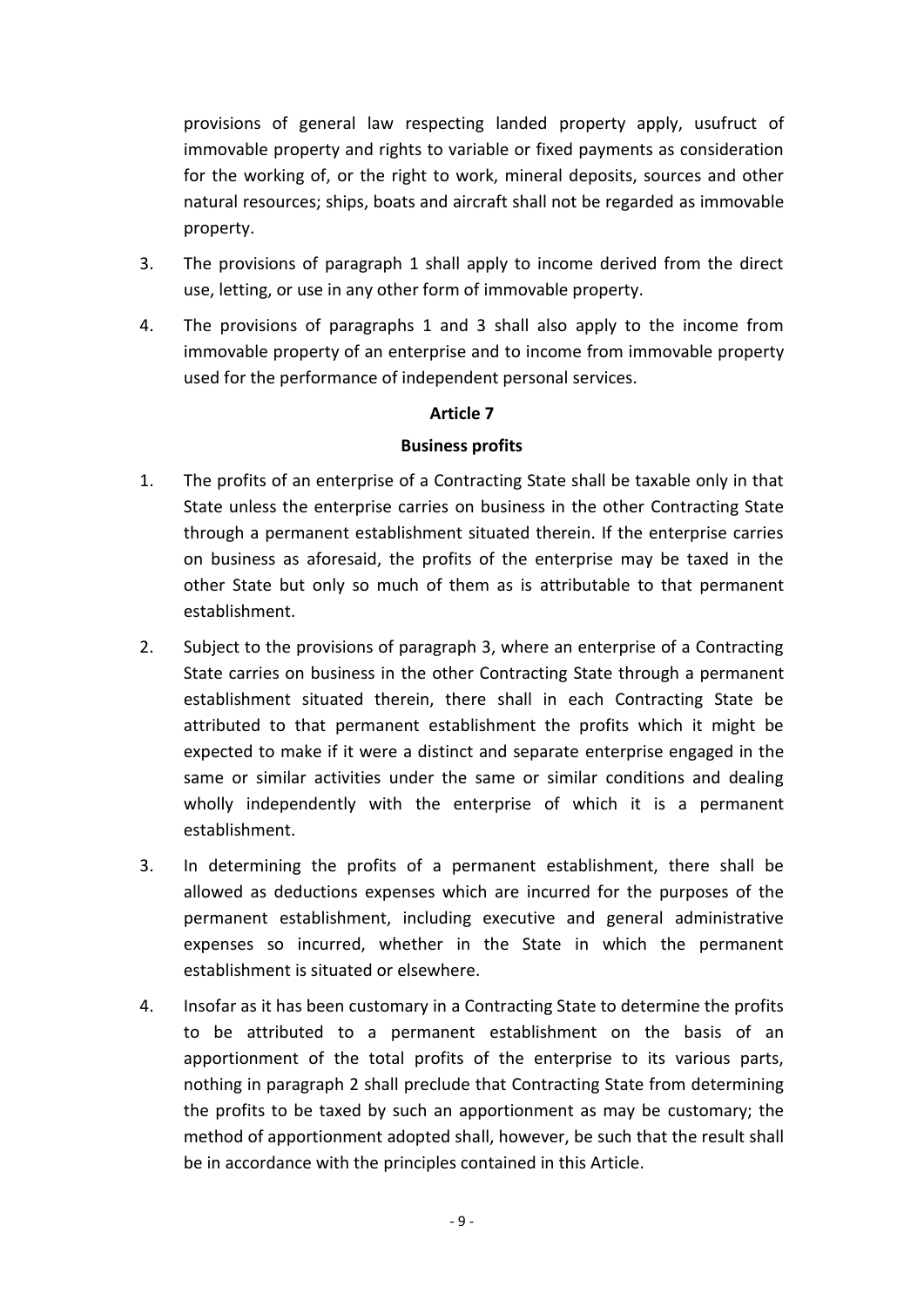- 5. No profits shall be attributed to a permanent establishment by reason of the mere purchase by that permanent establishment of goods or merchandise for the enterprise.
- 6. For the purposes of the preceding paragraphs, the profits to be attributed to the permanent establishment shall be determined by the same method year by year unless there is good and sufficient reason to the contrary.
- 7. Where profits include items of income which are dealt with separately in other Articles of this Convention, then the provisions of those Articles shall not be affected by the provisions of this Article.

## **Article 8**

### **International transport**

- 1. Profits from the operation of ships, aircraft or road vehicles in international traffic shall be taxable only in the Contracting State in which the place of effective management of the enterprise is situated.
- 2. If the place of effective management of a shipping enterprise is aboard a ship, then it shall be deemed to be situated in the Contracting State in which the home harbour of the ship is situated, or, if there is no such home harbour, in the Contracting State of which the operator of the ship is a resident.
- 3. The provisions of paragraph 1 shall also apply to profits from the participation in a pool, a joint business or an international operating agency.

## **Article 9**

#### **Associated enterprises**

- 1. Where
	- a) an enterprise of a Contracting State participates directly or indirectly in the management, control or capital of an enterprise of the other Contracting State, or
	- b) the same persons participate directly or indirectly in the management, control or capital of an enterprise of a Contracting State and an enterprise of the other Contracting State,

and in either case conditions are made or imposed between the two enterprises in their commercial or financial relations which differ from those which would be made between independent enterprises, then any profits which would, but for those conditions, have accrued to one of the enterprises, but, by reason of those conditions, have not so accrued, may be included in the profits of that enterprise and taxed accordingly.

2. Where a Contracting State includes in the profits of an enterprise of that State - and taxes accordingly - profits on which an enterprise of the other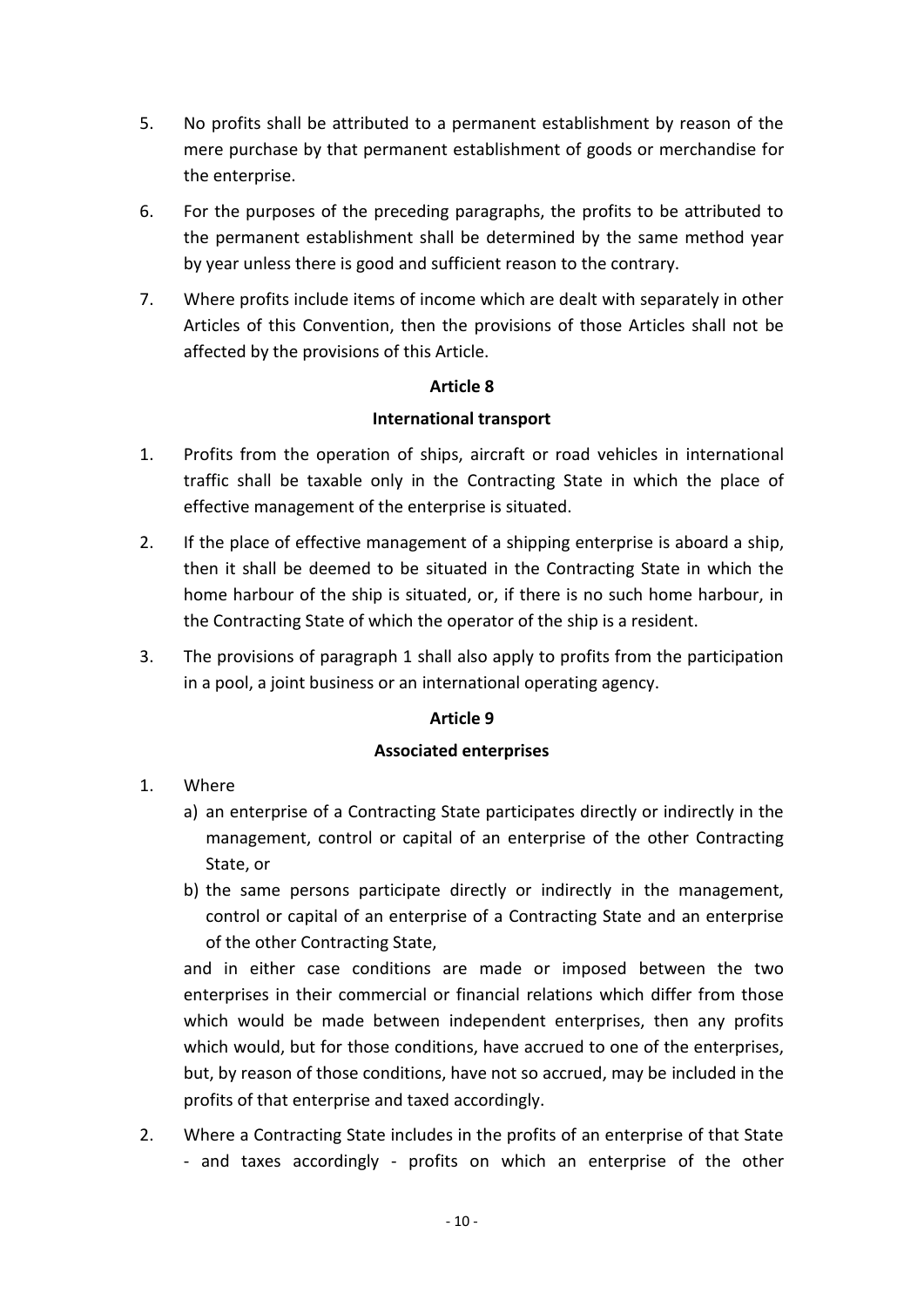Contracting State has been charged to tax in that other State and the profits so included are profits which would have accrued to the enterprise of the firstmentioned State if the conditions made between the two enterprises had been those which would have been made between independent enterprises, then that other State shall make an appropriate adjustment to the amount of the tax charged therein on those profits. In determining such adjustment, due regard shall be had to the other provisions of this Convention and the competent authorities of the Contracting States shall if necessary consult each other.

### **Article 10**

### **Dividends**

- 1. Dividends paid by a company which is a resident of a Contracting State to a resident of the other Contracting State may be taxed in that other State.
- 2. However, such dividends may also be taxed in the Contracting State of which the company paying the dividends is a resident and according to the laws of that State, but if the beneficial owner of the dividends is a resident of the other Contracting State, the tax so charged shall not exceed:
	- a) 5 per cent of the gross amount of the dividends if the beneficial owner is a company which holds directly at least 25 per cent of the capital of the company paying the dividends;
	- b) 15 per cent of the gross amount of the dividends in all other cases. This paragraph shall not affect the taxation of the company in respect of the profits out of which the dividends are paid.
- 3. The term "dividends" as used in this Article means income from shares, mining shares, founders' shares or other rights, not being debt-claims, participating in profits, as well as income from other corporate rights which is subjected to the same taxation treatment as income from shares by the laws of the State of which the company making the distribution is a resident.
- 4. The provisions of paragraphs 1 and 2 shall not apply if the beneficial owner of the dividends, being a resident of a Contracting State, carries on business in the other Contracting State of which the company paying the dividends is a resident, through a permanent establishment situated therein, or performs in that other State independent personal services from a fixed base situated therein, and the holding in respect of which the dividends are paid is effectively connected with such permanent establishment or fixed base. In such case the provisions of Article 7 or Article 14, as the case may be, shall apply.
- 5. Where a company which is a resident of a Contracting State derives profits or income from the other Contracting State, that other State may not impose any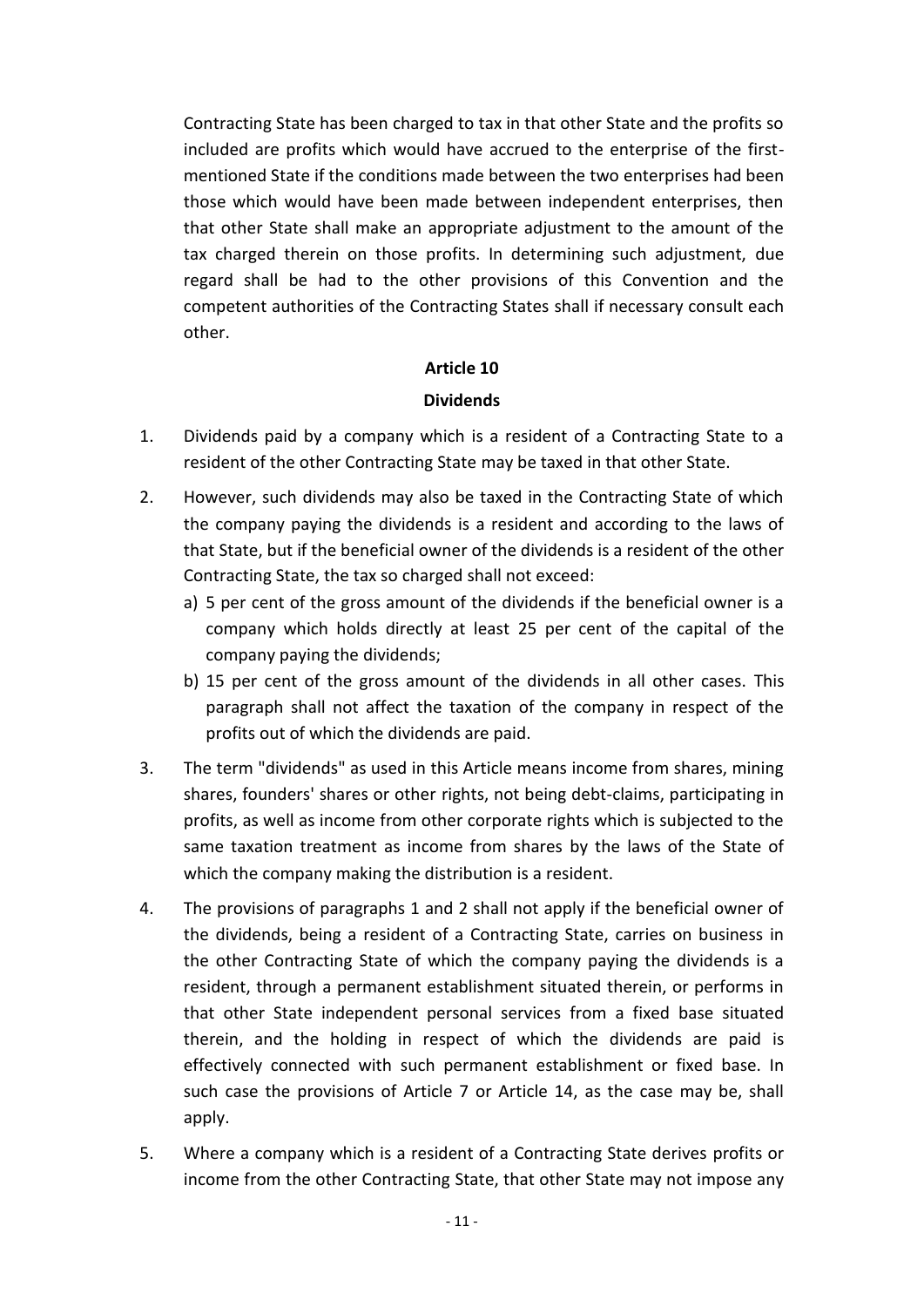tax on the dividends paid by the company, except insofar as such dividends are paid to a resident of that other State or insofar as the holding in respect of which the dividends are paid is effectively connected with a permanent establishment or a fixed base situated in that other State, nor subject the company's undistributed profits to a tax on the company's undistributed profits, even if the dividends paid or the undistributed profits consist wholly or partly of profits or income arising in such other State.

### **Article 11**

### **Interest**

- 1. Interest arising in a Contracting State and paid to a resident of the other Contracting State may be taxed in that other State.
- 2. However, such interest may also be taxed in the Contracting State in which it arises, and according to the laws of that State, but if the beneficial owner of the interest is a resident of the other Contracting State, the tax so charged shall not exceed 5 per cent of the gross amount of the interest.
- 3. Notwithstanding the provisions of paragraph 2, interest arising in a Contracting State and derived by the Government of the other Contracting State including local authorities thereof and the Central bank shall be exempt from tax in the first-mentioned State.
- 4. The term "interest" as used in this Article means income from debt-claims of every kind, whether or not secured by mortgage and whether or not carrying a right to participate in the debtor's profits, and in particular, income from government securities and income from bonds or debentures, including premiums and prizes attaching to such securities, bonds or debentures. Penalty charges for late payment shall not be regarded as interest for the purpose of this Article.
- 5. The provisions of paragraphs 1, 2 and 3 shall not apply if the beneficial owner of the interest, being a resident of a Contracting State, carries on business in the other Contracting State in which the interest arises, through a permanent establishment situated therein, or performs in that other State independent personal services from a fixed base situated therein, and the debt-claim in respect of which the interest is paid is effectively connected with such permanent establishment or fixed base. In such case the provisions of Article 7 or Article 14, as the case may be, shall apply.
- 6. Interest shall be deemed to arise in a Contracting State when the payer is a resident of that State. Where, however, the person paying the interest, whether he is a resident of a Contracting State or not, has in a Contracting State a permanent establishment or a fixed base in connection with which the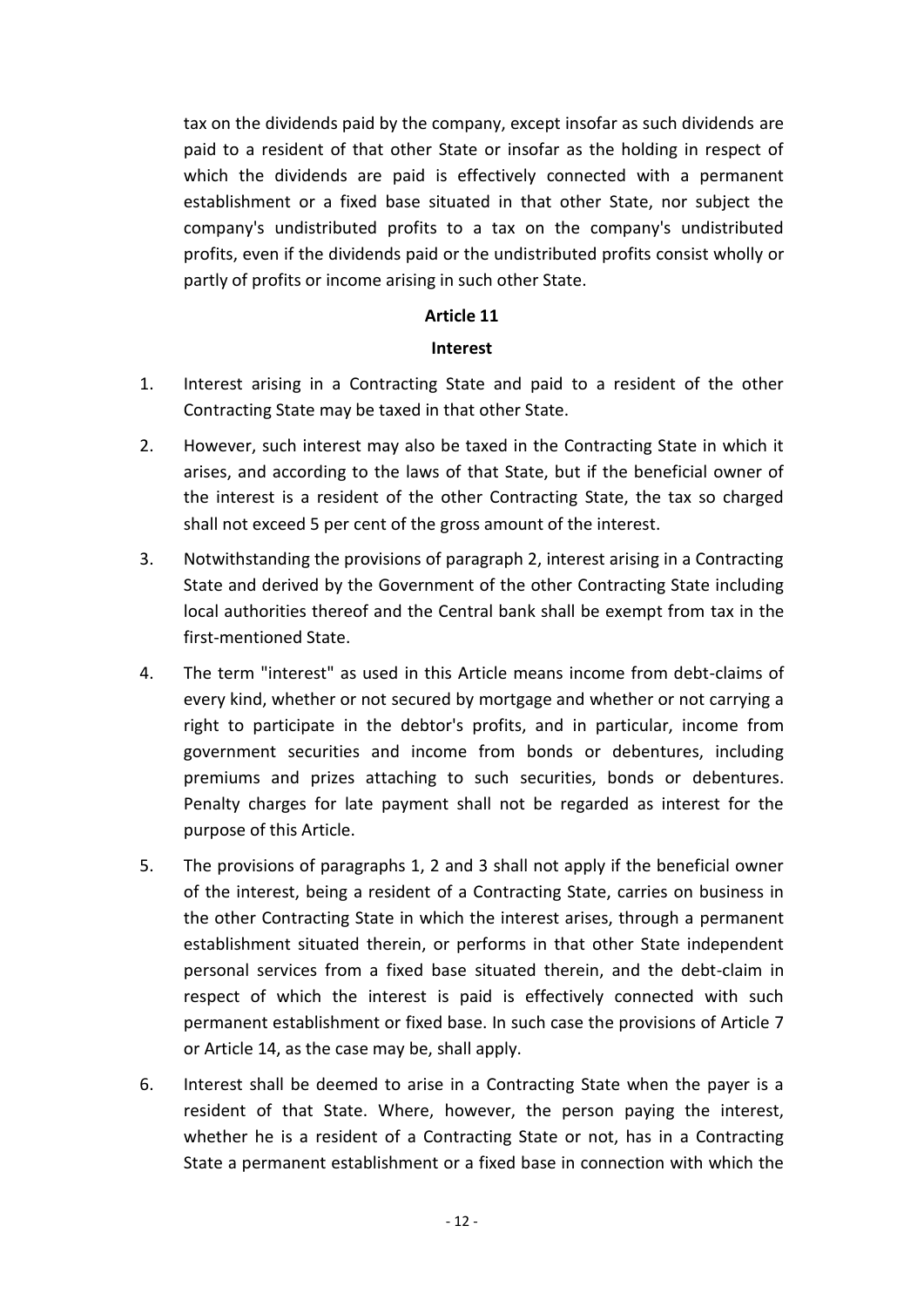indebtedness on which the interest is paid was incurred, and such interest is borne by such permanent establishment or fixed base, then such interest shall be deemed to arise in the State in which the permanent establishment or fixed base is situated.

7. Where, by reason of a special relationship between the payer and the beneficial owner or between both of them and some other person, the amount of the interest, having regard to the debt-claim for which it is paid, exceeds the amount which would have been agreed upon by the payer and the beneficial owner in the absence of such relationship, the provisions of this Article shall apply only to the last-mentioned amount. In such case, the excess part of the payments shall remain taxable according to the laws of each Contracting State, due regard being had to the other provisions of this Convention.

## **Article 12**

#### **Royalties**

- 1. Royalties arising in a Contracting State and paid to a resident of the other Contracting State may be taxed in that other State.
- 2. However, such royalties may also be taxed in the Contracting State in which they arise and according to the laws of that State, but if the beneficial owner of the royalties is a resident of the other Contracting State, the tax so charged shall not exceed 5 per cent of the gross amount of the royalties.
- 3. The term "royalties" as used in this Article means payments of any kind received as a consideration for the use of, or the right to use, any copyright of literary, artistic or scientific work including cinematograph films, any patent, trade mark, design or model, plan, secret formula or process, or for information concerning industrial, commercial or scientific experience.
- 4. The provisions of paragraphs 1 and 2 shall not apply if the beneficial owner of the royalties, being a resident of a Contracting State, carries on business in the other Contracting State in which the royalties arise, through a permanent establishment situated therein, or performs in that other State independent personal services from a fixed base situated therein, and the right or property in respect of which the royalties are paid is effectively connected with such permanent establishment or fixed base. In such case the provisions of Article 7 or Article 14, as the case may be, shall apply.
- 5. Royalties shall be deemed to arise in a Contracting State when the payer is a resident of that State. Where, however, the person paying the royalties, whether he is a resident of a Contracting State or not, has in a Contracting State a permanent establishment or a fixed base in connection with which the liability to pay the royalties was incurred, and such royalties are borne by such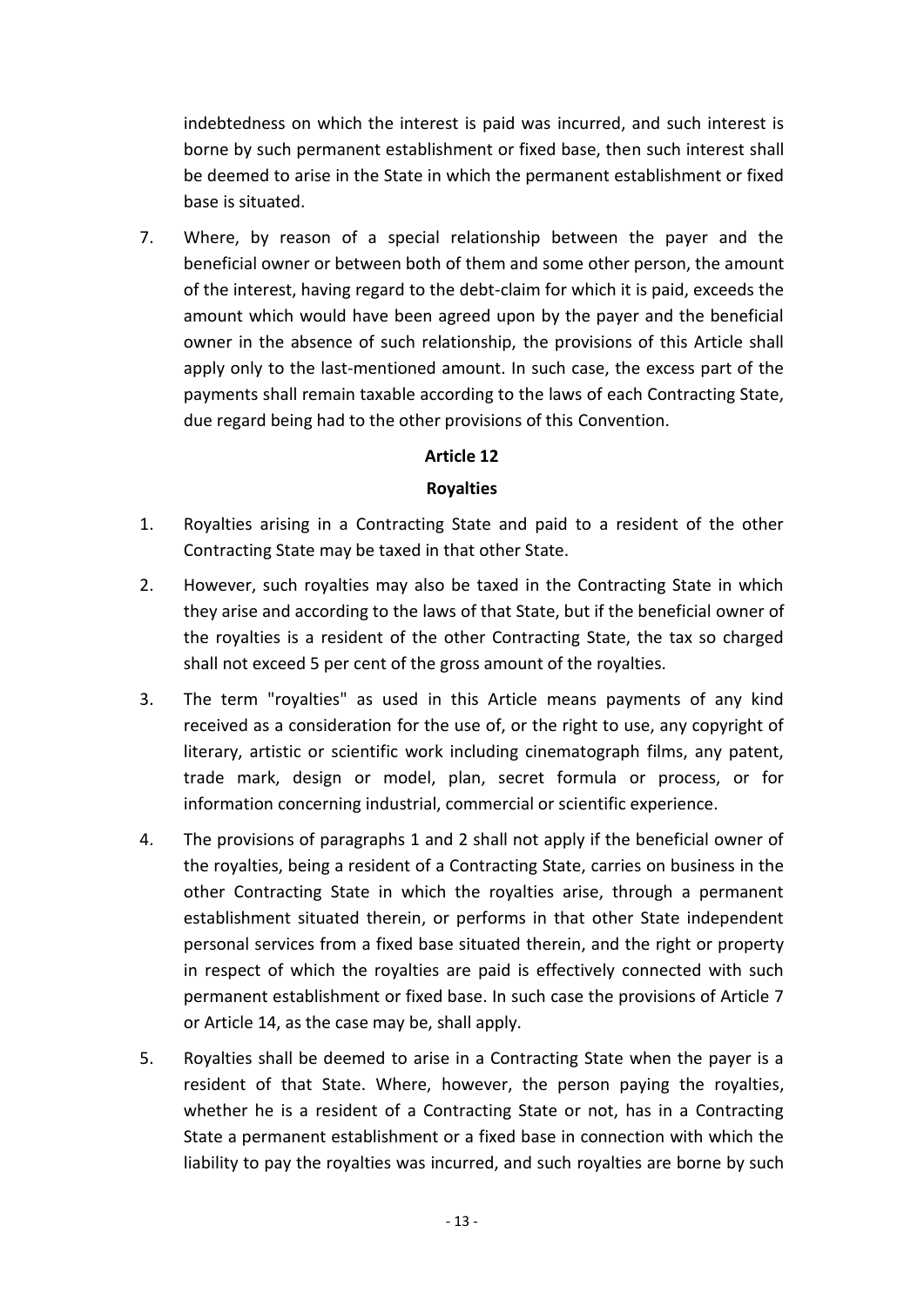permanent establishment or fixed base, then such royalties shall be deemed to arise in the State in which the permanent establishment or fixed base is situated.

6. Where, by reason of a special relationship between the payer and the beneficial owner or between both of them and some other person, the amount of the royalties, having regard to the use, right or information for which they are paid, exceeds the amount which would have been agreed upon by the payer and the beneficial owner in the absence of such relationship, the provisions of this Article shall apply only to the last-mentioned amount. In such case, the excess part of the payments shall remain taxable according to the laws of each Contracting State, due regard being had to the other provisions of this Convention.

## **Article 13**

## **Capital gains**

- 1. Gains derived by a resident of a Contracting State from the alienation of immovable property referred to in Article 6 and situated in the other Contracting State may be taxed in that other State.
- 2. Gains from the alienation of movable property forming part of the business property of a permanent establishment which an enterprise of a Contracting State has in the other Contracting State or of movable property pertaining to a fixed base available to a resident of a Contracting State in the other Contracting State for the purpose of performing independent personal services, including such gains from the alienation of such a permanent establishment (alone or with the whole enterprise) or of such fixed base, may be taxed in that other State.
- 3. Gains from the alienation of ships, aircraft or road vehicles operated in international traffic, or movable property pertaining to the operation of such ships, aircraft or road vehicles, shall be taxable only in the Contracting State in which the place of effective management of the enterprise is situated.
- 4. Gains from the alienation of any property other than that referred to in paragraphs 1, 2 and 3, shall be taxable only in the Contracting State of which the alienator is a resident.

#### **Article 14**

## **Independent personal services**

1. Income derived by a resident of a Contracting State in respect of professional services or other activities of an independent character shall be taxable only in that State unless he has a fixed base regularly available to him in the other Contracting State for the purpose of performing his activities. If he has such a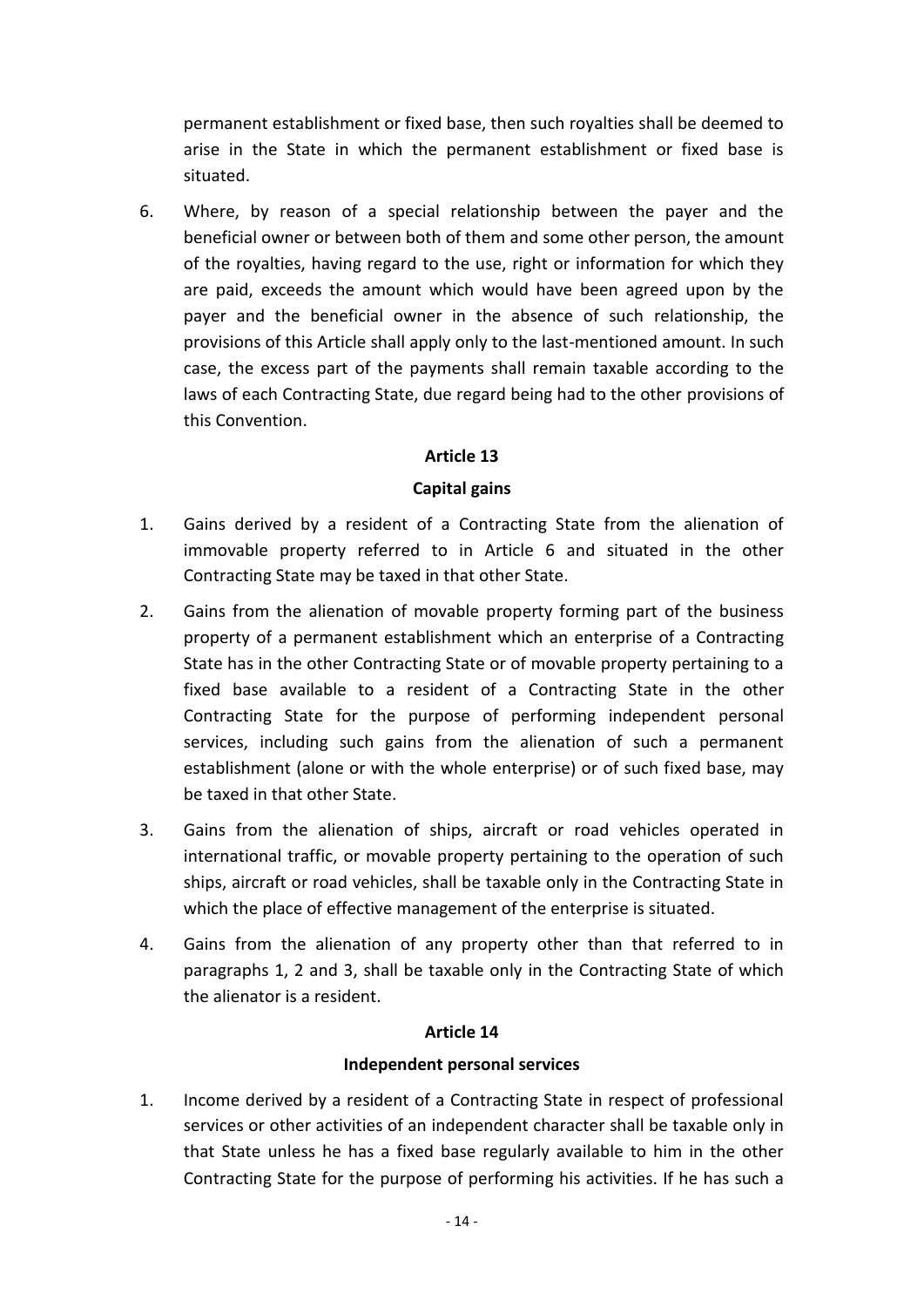fixed base, the income may be taxed in the other State but only so much of it as is attributable to that fixed base.

2. The term "professional services" includes especially independent scientific, literary, artistic, educational or teaching activities as well as the independent activities of physicians, lawyers, engineers, architects, dentists and accountants.

### **Article 15**

### **Dependent personal services**

- 1. Subject to the provisions of Articles 16, 18, 19 and 20, salaries, wages and other similar remuneration derived by a resident of a Contracting State in respect of an employment shall be taxable only in that State unless the employment is exercised in the other Contracting State. If the employment is so exercised, such remuneration as is derived therefrom may be taxed in that other State.
- 2. Notwithstanding the provisions of paragraph 1, remuneration derived by a resident of a Contracting State in respect of an employment exercised in the other Contracting State shall be taxable only in the first-mentioned State if:
	- a) the recipient is present in the other State for a period or periods not exceeding in the aggregate 183 days in any twelve month period commencing or ending in the calendar year concerned, and
	- b) the remuneration is paid by, or on behalf of, an employer who is not a resident of the other State, and
	- c) the remuneration is not borne by a permanent establishment or a fixed base which the employer has in the other State.
- 3. Notwithstanding the preceding provisions of this Article, remuneration derived in respect of an employment exercised aboard a ship, aircraft or road vehicle operated in international traffic may be taxed in the Contracting State in which the place of effective management of the enterprise is situated.

## **Article 16**

#### **Directors' fees**

Directors' fees and other similar payments derived by a resident of a Contracting State in his capacity as a member of the board of directors of a company which is a resident of the other Contracting State may be taxed in that other State.

## **Article 17**

#### **Artistes and sportsmen**

1. Notwithstanding the provisions of Articles 14 and 15, income derived by a resident of a Contracting State as an entertainer, such as a theatre, motion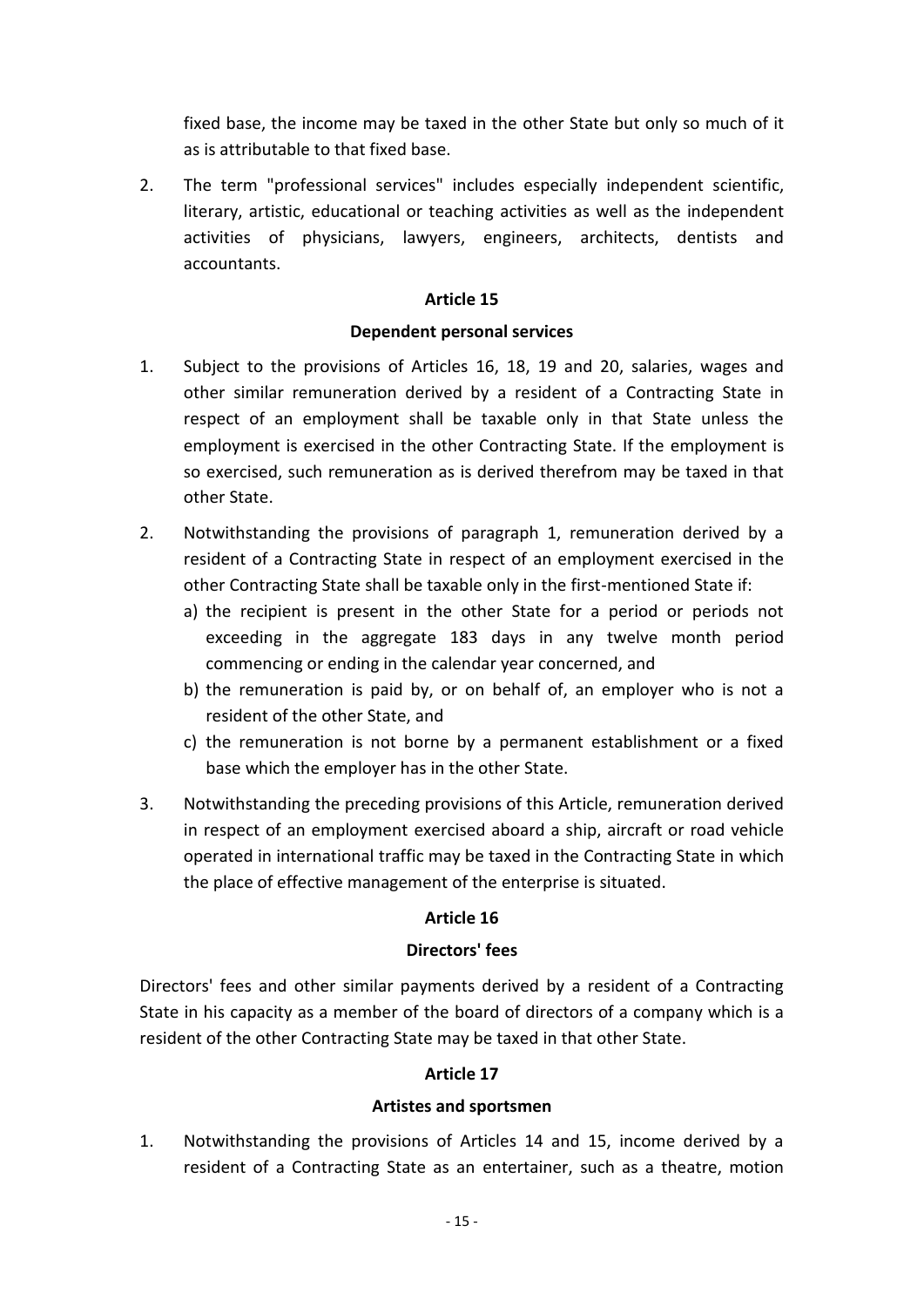picture, radio or television artiste, or a musician, or as a sportsman, from his personal activities as such exercised in the other Contracting State, may be taxed in that other State.

- 2. Where income in respect of personal activities exercised by an entertainer or a sportsman in his capacity as such accrues not to the entertainer or sportsman himself but to another person, that income may, notwithstanding the provisions of Articles 7, 14 and 15, be taxed in the Contracting State in which the activities of the entertainer or sportsman are exercised.
- 3. Notwithstanding the provisions of paragraphs 1 and 2 of this Article, however, income derived from personal activities by a resident of a Contracting State in his capacity of an entertainer or sportsman shall be taxable only in the firstmentioned Contracting State if the activities have been performed in the other Contracting State within the scope of cultural or sports exchange program approved by both Contracting States.

## **Article 18**

### **Pensions**

- 1. Subject to the provisions of paragraph 2 of Article 19, pensions and other similar remuneration paid to a resident of a Contracting State in consideration of past employment shall be taxable only in that State.
- 2. Notwithstanding the provisions of paragraph 1, pensions and other payments made under the obligatory pension scheme in accordance with the social security legislation of a Contracting State may be taxed in that State.

#### **Article 19**

#### **Government service**

- 1. a) Salaries, wages and other similar remuneration, other than a pension, paid by a Contracting State or a political subdivision or a local authority thereof to an individual in respect of services rendered to that State or subdivision or authority shall be taxable only in that State.
	- b) However, such salaries, wages and other similar remuneration shall be taxable only in the other Contracting State if the services are rendered in that State and the individual is a resident of that State who:
		- (i) is a national of that State; or
		- (ii) did not become a resident of that State solely for the purpose of rendering the services.
- 2. a) Any pension paid by, or out of funds created by, a Contracting State or a political subdivision or a local authority thereof to an individual in respect of services rendered to that State or subdivision or authority shall be taxable only in that State.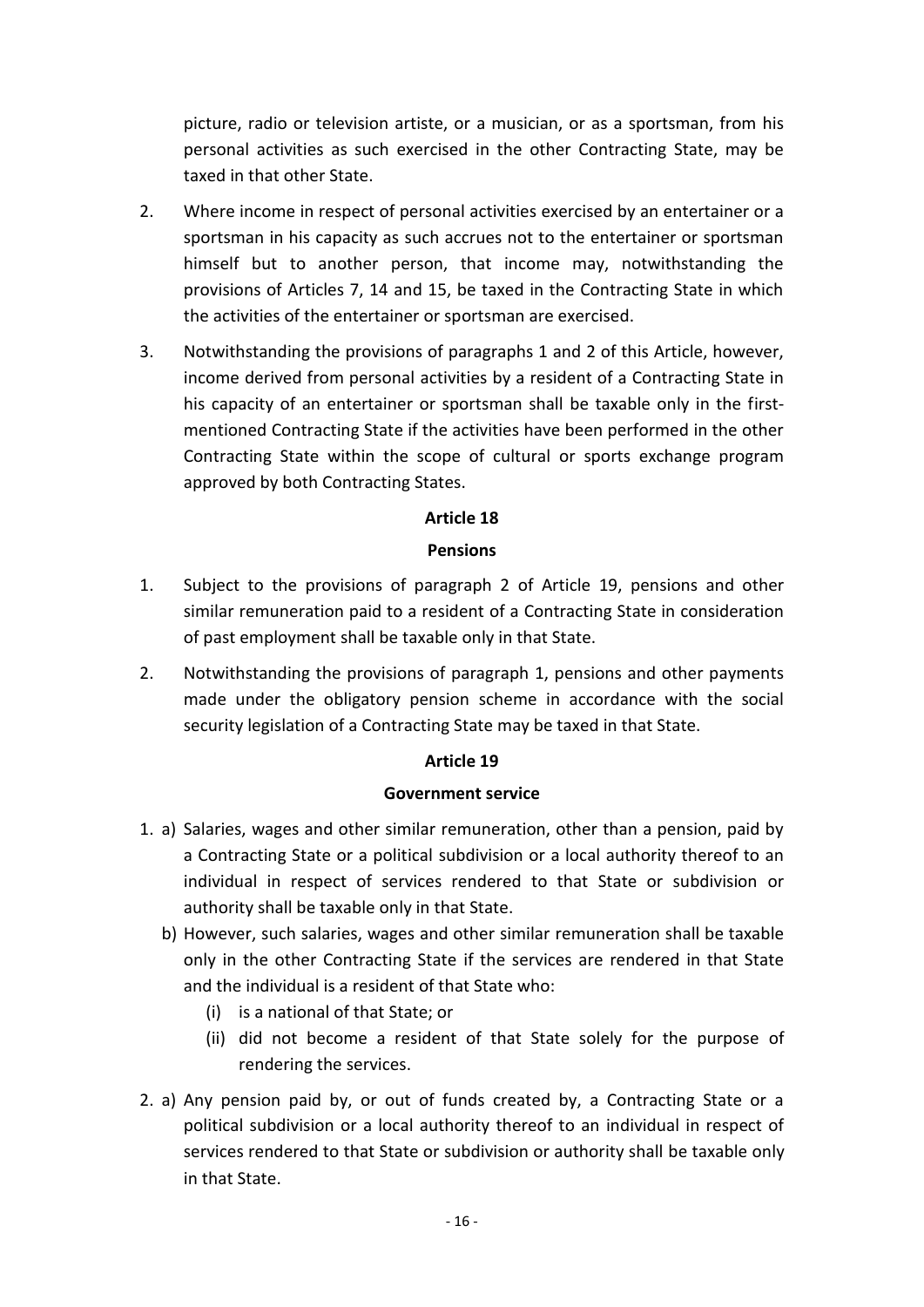- b) However, such pension shall be taxable only in the other Contracting State if the individual is a resident of, and a national of, that State.
- 3. The provisions of Articles 15, 16, 17 and 18 shall apply to salaries, wages and other similar remuneration, and to pensions in respect of services rendered in connection with a business carried on by a Contracting State or a political subdivision or a local authority thereof.

### **Article 20**

### **Professors and researchers**

- 1. A resident of one of the Contracting States who, at the invitation of a university, college, school, or other recognized educational institutions situated in the other Contracting State, is temporarily present in the other State solely for the purpose of teaching, or engaging in research, or both, at the educational institution shall, for a period not exceeding two years from the date he first arrives in the other State, be exempt from tax by the other State on his remuneration for such teaching or research. If the visit exceeds two years, the other State may tax the individual under its national law for the entire period of the visit, unless in a particular case the competent authorities of the States agree otherwise.
- 2. No exemption shall be granted under paragraph 1 with respect to any remuneration for research carried on for the benefit of any person other than the educational institution that extended the invitation referred to in paragraph 1.

## **Article 21**

## **Students**

A student, business apprentice or trainee who is or was immediately before visiting a Contracting State a resident of the other State and who is present in the firstmentioned State solely for the purpose of his education or training shall be exempt from tax in that first-mentioned State on the following payments of income received or derived by him for the purpose of his maintenance, education or training:

- a) payments derived from sources outside the first-mentioned Contracting State; and
- b) grants, scholarships or awards supplied by the Government of either Contracting State, or a scientific, educational, cultural or non-profit making organization.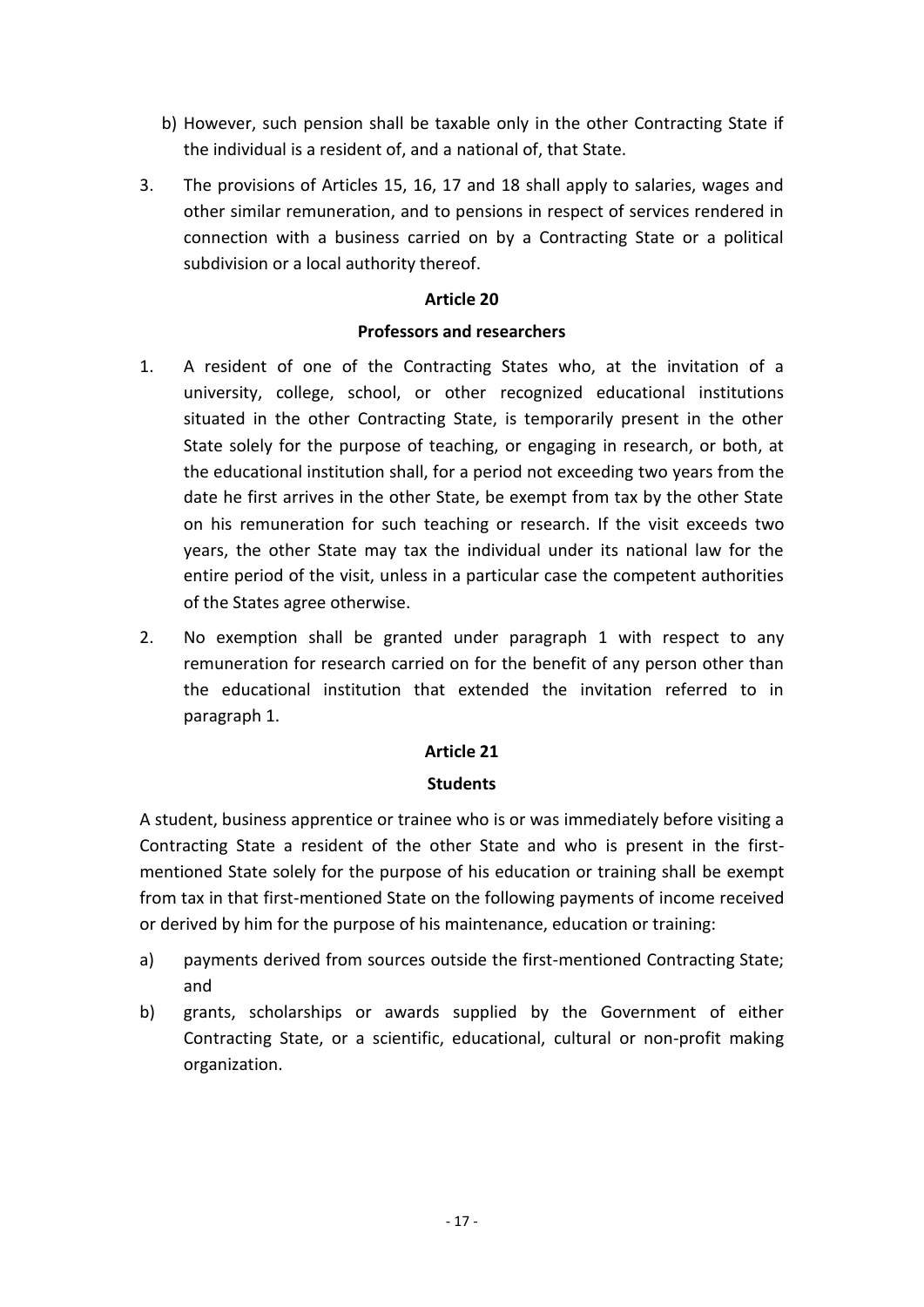### **Article 22**

#### **Other income**

- 1. Items of income of a resident of a Contracting State, wherever arising, not dealt with in the foregoing Articles of this Convention shall be taxable only in that State.
- 2. The provisions of paragraph 1 shall not apply to income, other than income from immovable property as defined in paragraph 2 of Article 6, if the recipient of such income, being a resident of a Contracting State, carries on business in the other Contracting State through a permanent establishment situated therein, or performs in that other State independent personal services from a fixed base situated therein, and the right or property in respect of which the income is paid is effectively connected with such permanent establishment or fixed base. In such case the provisions of Article 7 or Article 14, as the case may be, shall apply.

## **Article 23**

## **Capital**

- 1. Capital represented by immovable property referred to in Article 6, owned by a resident of a Contracting State and situated in the other Contracting State, may be taxed in that other State.
- 2. Capital represented by movable property forming part of the business property of a permanent establishment which an enterprise of a Contracting State has in the other Contracting State or by movable property pertaining to a fixed base available to a resident of a Contracting State in the other Contracting State for the purpose of performing independent personal services, may be taxed in that other State.
- 3. Capital represented by ships, aircraft and road vehicles operated in international traffic and by movable property pertaining to the operation of such ships, aircraft and road vehicles shall be taxable only in the Contracting State in which the place of effective management of the enterprise is situated.
- 4. All other elements of capital of a resident of a Contracting State shall be taxable only in that State.

## **Article 24**

## **Methods for elimination of double taxation**

- 1. In Slovenia, double taxation shall be eliminated as follows:
	- a) Where a resident of Slovenia derives income or owns capital which, in accordance with the provisions of this Convention, may be taxed in Luxembourg, Slovenia shall allow: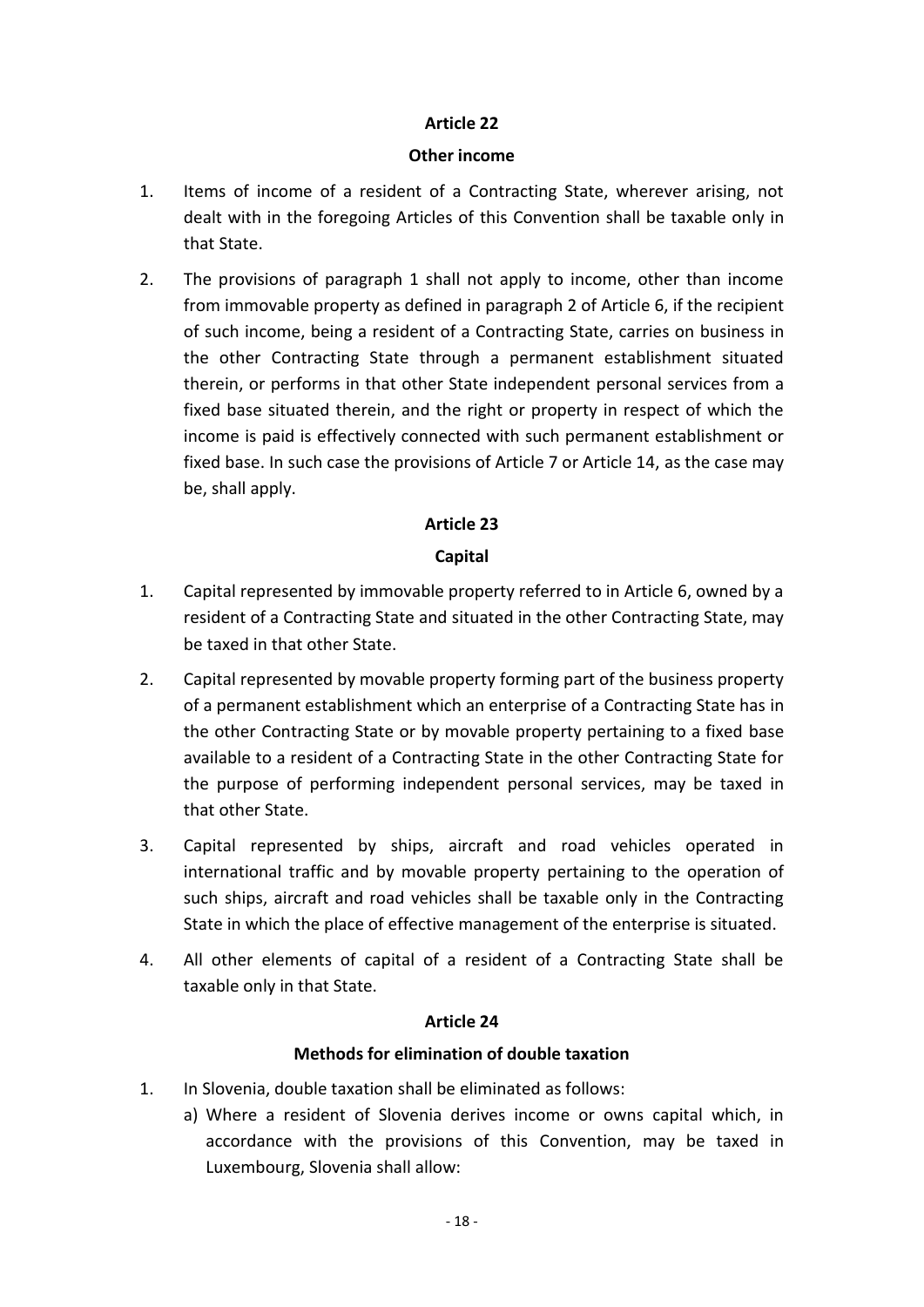- (i) as a deduction from the tax on the income of that resident, an amount equal to the income tax paid in Luxembourg;
- (ii) as a deduction from the tax on the capital of that resident, an amount equal to the capital tax paid in Luxembourg.

Such deduction in either case shall not, however, exceed that portion of the income tax or capital tax, as computed before the deduction is given, which is attributable, as the case may be, to the income or the capital which may be taxed in Luxembourg.

- b) Where in accordance with any provision of the Convention income derived or capital owned by a resident of Slovenia is exempt from tax in Slovenia, Slovenia may nevertheless, in calculating the amount of tax on the remaining income or capital of such resident, take into account the exempted income or capital.
- 2. Subject to the provisions of the law of Luxembourg regarding the elimination of double taxation (which shall not affect the general principle hereof), double taxation shall be eliminated in Luxembourg as follows:
	- a) Where a resident of Luxembourg derives income or owns capital which, in accordance with the provisions of this Convention, may be taxed in Slovenia, Luxembourg shall, subject to the provisions of sub-paragraph b), exempt such income or capital from tax, but may, in order to calculate the amount of tax on the remaining income or capital of the resident, apply the same rates of tax as if the income or capital had not been exempted.
	- b) Where a resident of Luxembourg derives income which, in accordance with the provisions of Articles 10, 11, 12 and 17 may be taxed in Slovenia, Luxembourg shall allow as a deduction from the tax on the income of that resident an amount equal to the tax paid in Slovenia. Such deduction shall not, however, exceed that part of the tax, as computed before the deduction is given, which is attributable to such items of income derived from Slovenia.
	- c) The provisions of sub-paragraph a) shall not apply to income derived or capital owned by a resident of Luxembourg where Slovenia applies the provisions of this Convention to exempt such income or capital from tax or applies the provisions of Articles 10(2), 11(2) or 12(2) to such income.

#### **Article 25**

#### **Non-discrimination**

1. Nationals of a Contracting State shall not be subjected in the other Contracting State to any taxation or any requirement connected therewith, which is other or more burdensome than the taxation and connected requirements to which nationals of that other State in the same circumstances, in particular with respect to residence, are or may be subjected. This provision shall,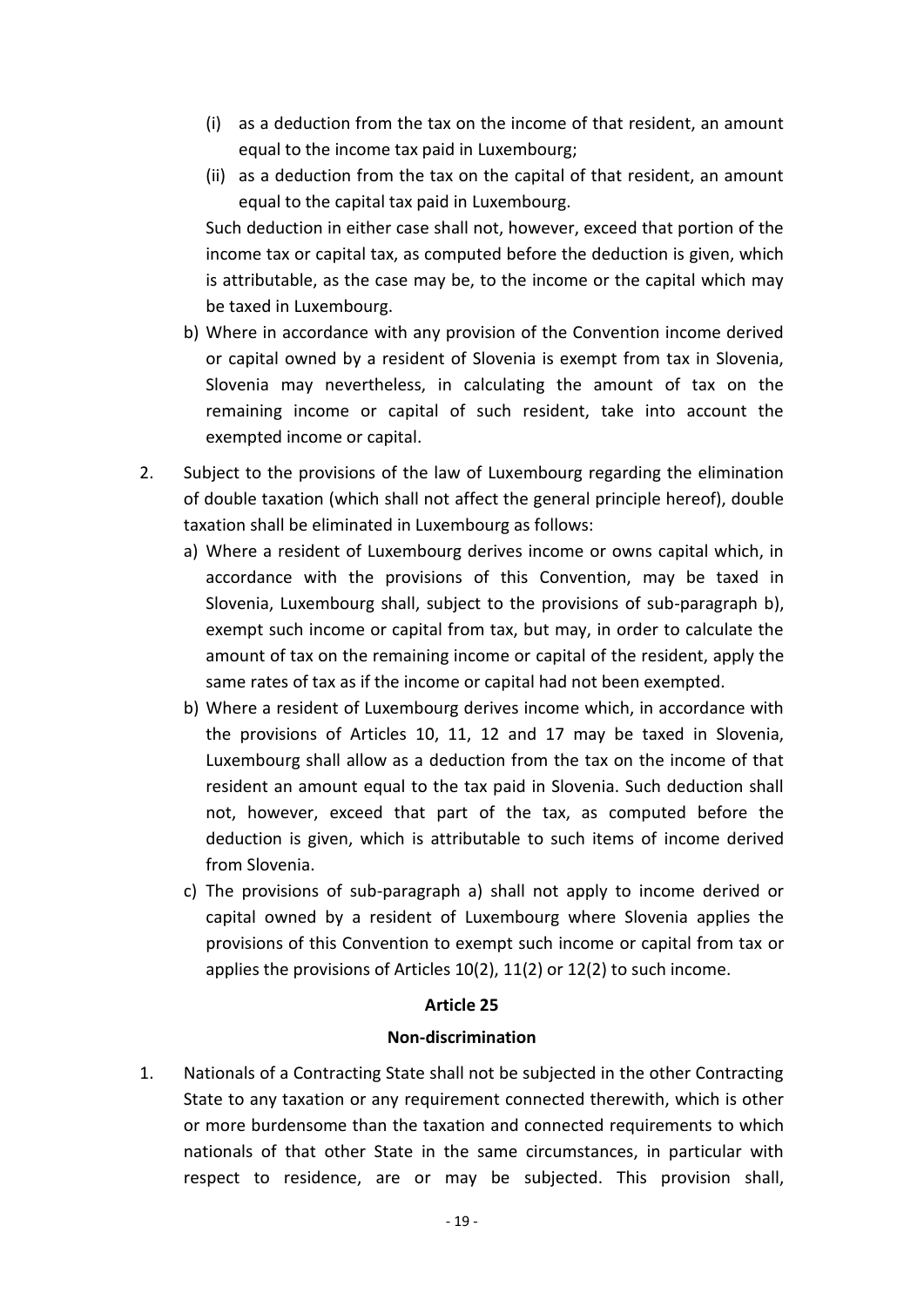notwithstanding the provisions of Article 1, also apply to persons who are not residents of one or both of the Contracting States.

- 2. The taxation on a permanent establishment which an enterprise of a Contracting State has in the other Contracting State shall not be less favourably levied in that other State than the taxation levied on enterprises of that other State carrying on the same activities. This provision shall not be construed as obliging a Contracting State to grant to residents of the other Contracting State any personal allowances, reliefs and reductions for taxation purposes on account of civil status or family responsibilities which it grants to its own residents.
- 3. Except where the provisions of paragraph 1 of Article 9, paragraph 7 of Article 11, or paragraph 6 of Article 12, apply, interest, royalties and other disbursements paid by an enterprise of a Contracting State to a resident of the other Contracting State shall, for the purpose of determining the taxable profits of such enterprise, be deductible under the same conditions as if they had been paid to a resident of the first-mentioned State. Similarly, any debts of an enterprise of a Contracting State to a resident of the other Contracting State shall, for the purpose of determining the taxable capital of such enterprise, be deductible under the same conditions as if they had been contracted to a resident of the first-mentioned State.
- 4. Enterprises of a Contracting State, the capital of which is wholly or partly owned or controlled, directly or indirectly, by one or more residents of the other Contracting State, shall not be subjected in the first-mentioned State to any taxation or any requirement connected therewith which is other or more burdensome than the taxation and connected requirements to which other similar enterprises of the first-mentioned State are or may be subjected.
- 5. The provisions of this Article shall, notwithstanding the provisions of Article 2, apply to taxes of every kind and description.

## **Article 26**

#### **Mutual agreement procedure**

1. Where a person considers that the actions of one or both of the Contracting States result or will result for him in taxation not in accordance with the provisions of this Convention, he may, irrespective of the remedies provided by the domestic law of those States, present his case to the competent authority of the Contracting State of which he is a resident or, if his case comes under paragraph 1 of Article 25, to that of the Contracting State of which he is a national. The case must be presented within three years from the first notification of the action resulting in taxation not in accordance with the provisions of the Convention.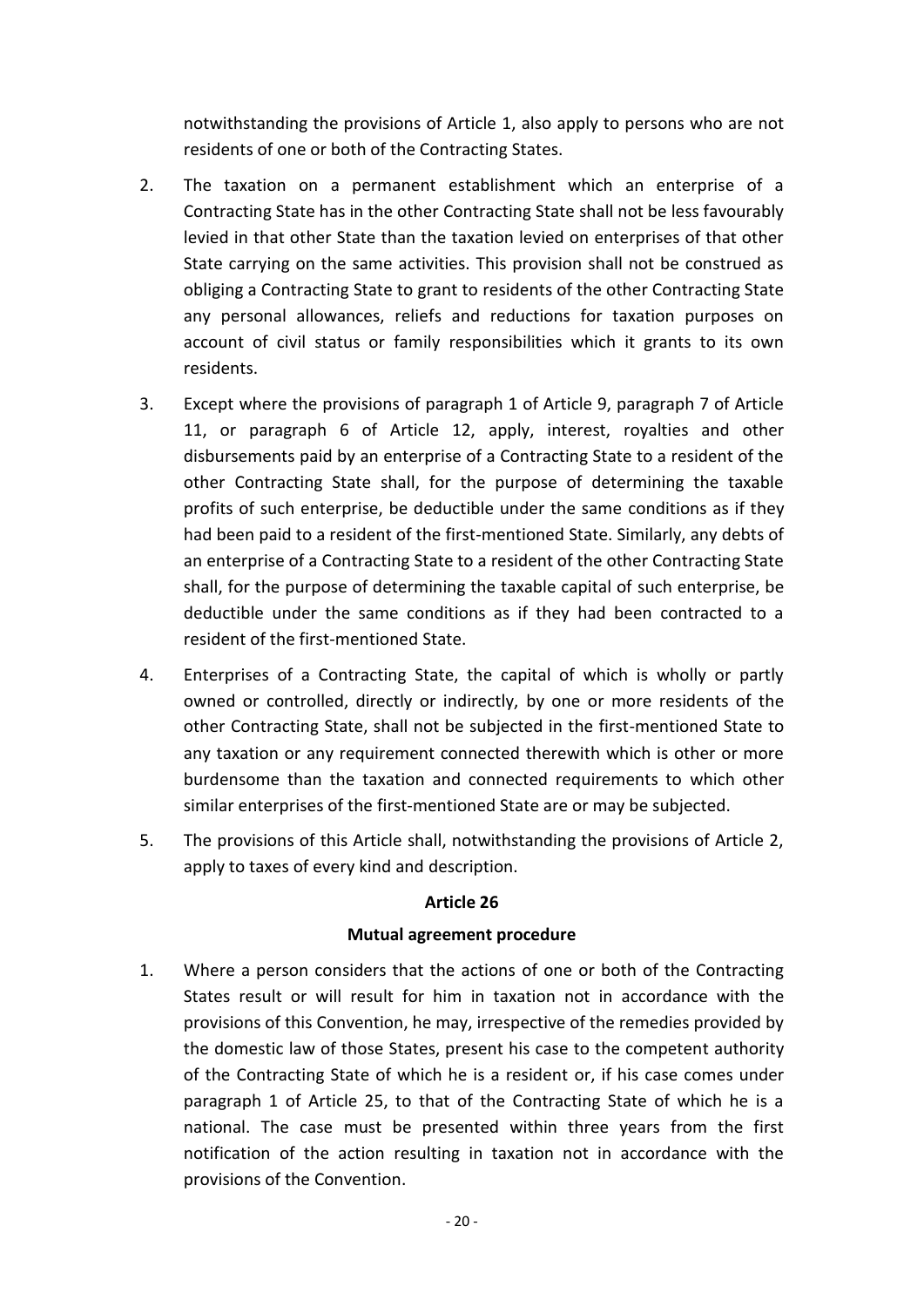- 2. The competent authority shall endeavour, if the objection appears to it to be justified and if it is not itself able to arrive at a satisfactory solution, to resolve the case by mutual agreement with the competent authority of the other Contracting State, with a view to the avoidance of taxation which is not in accordance with the Convention. Any agreement reached shall be implemented notwithstanding any time limits in the domestic law of the Contracting States.
- 3. The competent authorities of the Contracting States shall endeavour to resolve by mutual agreement any difficulties or doubts arising as to the interpretation or application of the Convention. They may also consult together for the elimination of double taxation in cases not provided for in the Convention.
- 4. The competent authorities of the Contracting States may communicate with each other directly, including through a joint commission consisting of themselves or their representatives, for the purpose of reaching an agreement in the sense of the preceding paragraphs.

*The following Part VI of the MLI applies to this Convention:*<sup>12</sup>

PART VI OF THE MLI (ARBITRATION)

*Article 19 (Mandatory Binding Arbitration) of the MLI*

1. Where:

1

- a) under [*paragraph 1 of Article 26 of this Convention*], a person has presented a case to the competent authority of a [*Contracting State*] on the basis that the actions of one or both of the [*Contracting States*] have resulted for that person in taxation not in accordance with the provisions of [*the Convention*]; and
- b) the competent authorities are unable to reach an agreement to resolve that case pursuant to [*paragraph 2 of Article 26 of the Convention*], within a period of three years beginning on the start date referred to in paragraph 8 or 9 [*of Article 19 of the MLI*], as the case may be (unless, prior to the expiration of that period the competent authorities of the [*Contracting States*] have agreed to a different time period with respect to that case and have notified the person who presented the case of such agreement),

any unresolved issues arising from the case shall, if the person so requests in

<sup>1</sup> In accordance with paragraph 1 of Article 36 of the MLI, the provisions of Part VI (Arbitration) of the MLI have effect with respect to this Convention with respect to cases presented to the competent authority of a Contracting State on or after 1 August 2019.

<sup>2</sup> In accordance with paragraph 2 of Article 36 of the MLI, the provisions of Part VI (Arbitration) of the MLI apply to a case presented to the competent authority of a *Contracting State* prior to 1 August 2019 only to the extent that the competent authorities of both *Contracting States* agree that it will apply to that specific case.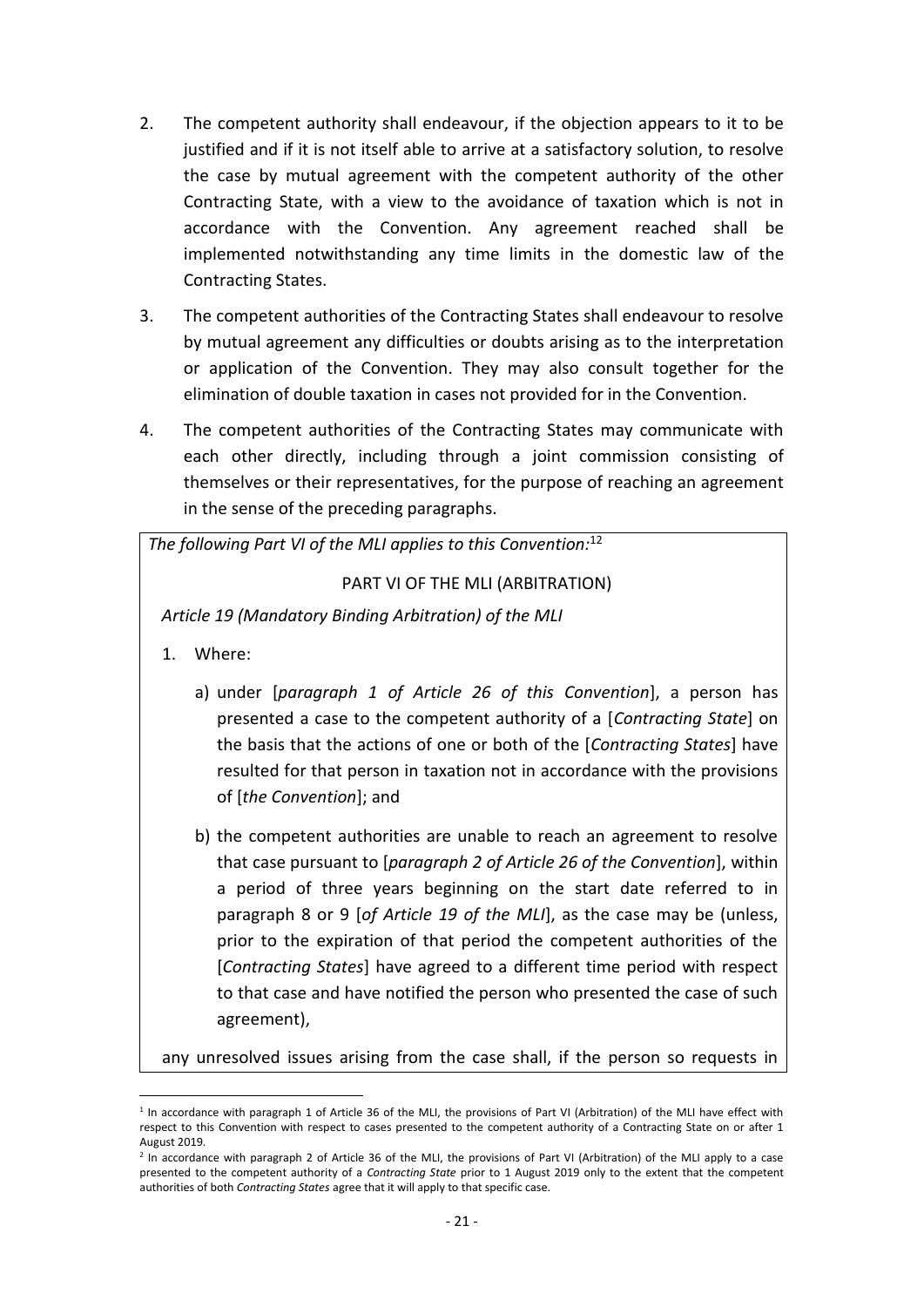writing, be submitted to arbitration in the manner described in [*Part VI of the MLI*], according to any rules or procedures agreed upon by the competent authorities of the [*Contracting States*] pursuant to the provisions of [*paragraph 10 of Article 19 of the MLI*].

2. Where a competent authority has suspended the mutual agreement procedure referred to in paragraph 1 [*of Article 19 of the MLI*] because a case with respect to one or more of the same issues is pending before court or administrative tribunal, the period provided in subparagraph b) of paragraph 1 [*of Article 19 of the MLI*] will stop running until either a final decision has been rendered by the court or administrative tribunal or the case has been suspended or withdrawn. In addition, where a person who presented a case and a competent authority have agreed to suspend the mutual agreement procedure, the period provided in subparagraph b) of paragraph 1 [*of Article 19 of the MLI*] will stop running until the suspension has been lifted.

3. Where both competent authorities agree that a person directly affected by the case has failed to provide in a timely manner any additional material information requested by either competent authority after the start of the period provided in subparagraph b) of paragraph 1 [*of Article 19 of the MLI*], the period provided in subparagraph b) of paragraph 1 [*of Article 19 of the MLI*] shall be extended for an amount of time equal to the period beginning on the date by which the information was requested and ending on the date on which that information was provided.

- 4. a) The arbitration decision with respect to the issues submitted to arbitration shall be implemented through the mutual agreement concerning the case referred to in paragraph 1 [*of Article 19 of the MLI*]. The arbitration decision shall be final.
	- b) The arbitration decision shall be binding on both [*Contracting States*] except in the following cases:
		- i) if a person directly affected by the case does not accept the mutual agreement that implements the arbitration decision. In such a case, the case shall not be eligible for any further consideration by the competent authorities. The mutual agreement that implements the arbitration decision on the case shall be considered not to be accepted by a person directly affected by the case if any person directly affected by the case does not, within 60 days after the date on which notification of the mutual agreement is sent to the person, withdraw all issues resolved in the mutual agreement implementing the arbitration decision from consideration by any court or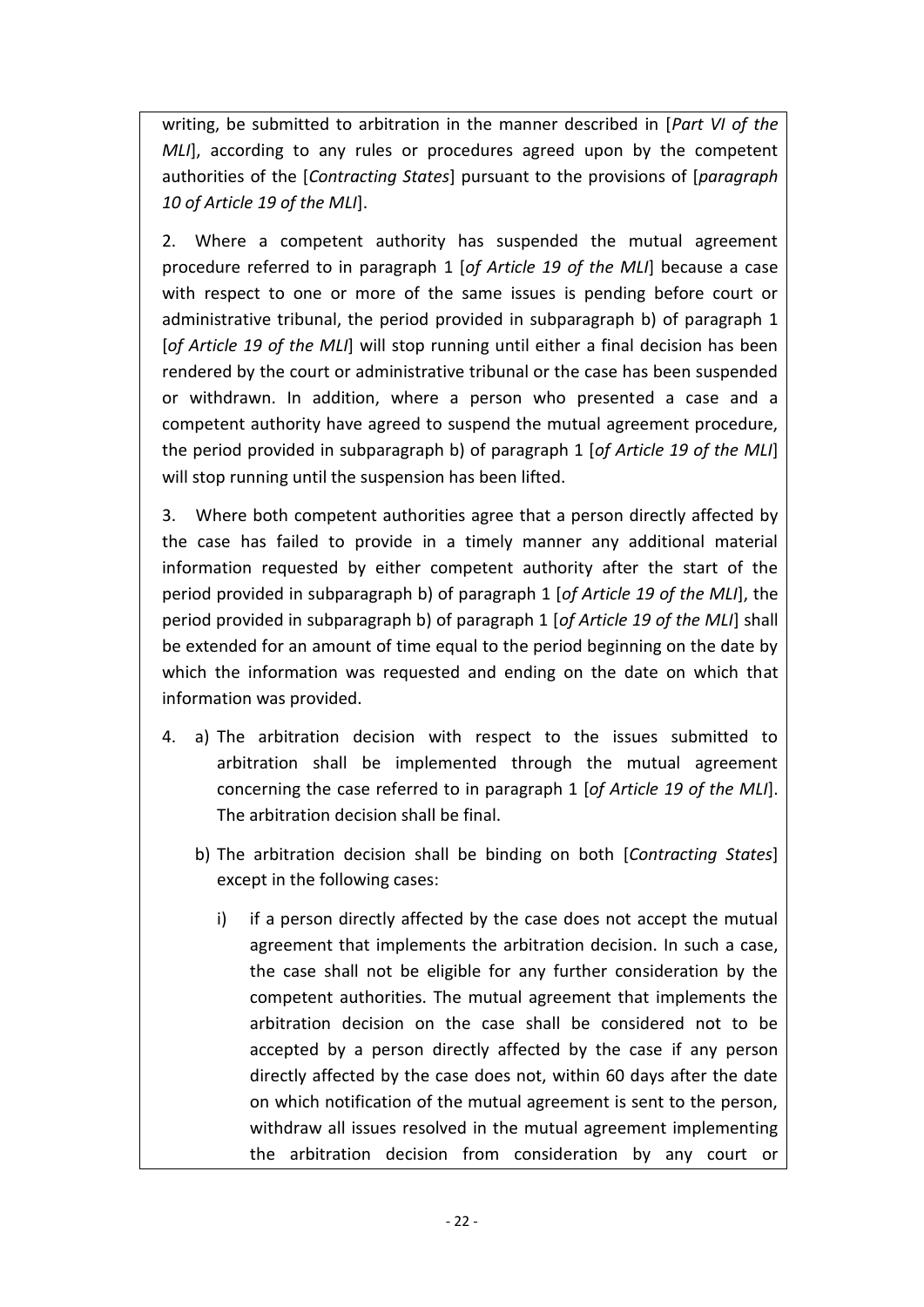administrative tribunal or otherwise terminate any pending court or administrative proceedings with respect to such issues in a manner consistent with that mutual agreement.

- ii) if a final decision of the courts of one of the [*Contracting States*] holds that the arbitration decision is invalid. In such a case, the request for arbitration under paragraph 1 [*of Article 19 of the MLI*] shall be considered not to have been made, and the arbitration process shall be considered not to have taken place (except for the purposes of Articles 21 (Confidentiality of Arbitration Proceedings) and 25 (Costs of Arbitration Proceedings) [*of the MLI*]). In such a case, a new request for arbitration may be made unless the competent authorities agree that such a new request should not be permitted.
- iii) if a person directly affected by the case pursues litigation on the issues which were resolved in the mutual agreement implementing the arbitration decision in any court or administrative tribunal.

5. The competent authority that received the initial request for a mutual agreement procedure as described in subparagraph a) of paragraph 1 [*of Article 19 of the MLI*] shall, within two calendar months of receiving the request:

- a) send a notification to the person who presented the case that it has received the request; and
- b) send a notification of that request, along with a copy of the request, to the competent authority of the other [*Contracting State*].

6. Within three calendar months after a competent authority receives the request for a mutual agreement procedure (or a copy thereof from the competent authority of the other [*Contracting State*]) it shall either:

- a) notify the person who has presented the case and the other competent authority that it has received the information necessary to undertake substantive consideration of the case; or
- b) request additional information from that person for that purpose.

7. Where pursuant to subparagraph b) of paragraph 6 [*of Article 19 of the MLI*], one or both of the competent authorities have requested from the person who presented the case additional information necessary to undertake substantive consideration of the case, the competent authority that requested the additional information shall, within three calendar months of receiving the additional information from that person, notify that person and the other competent authority either: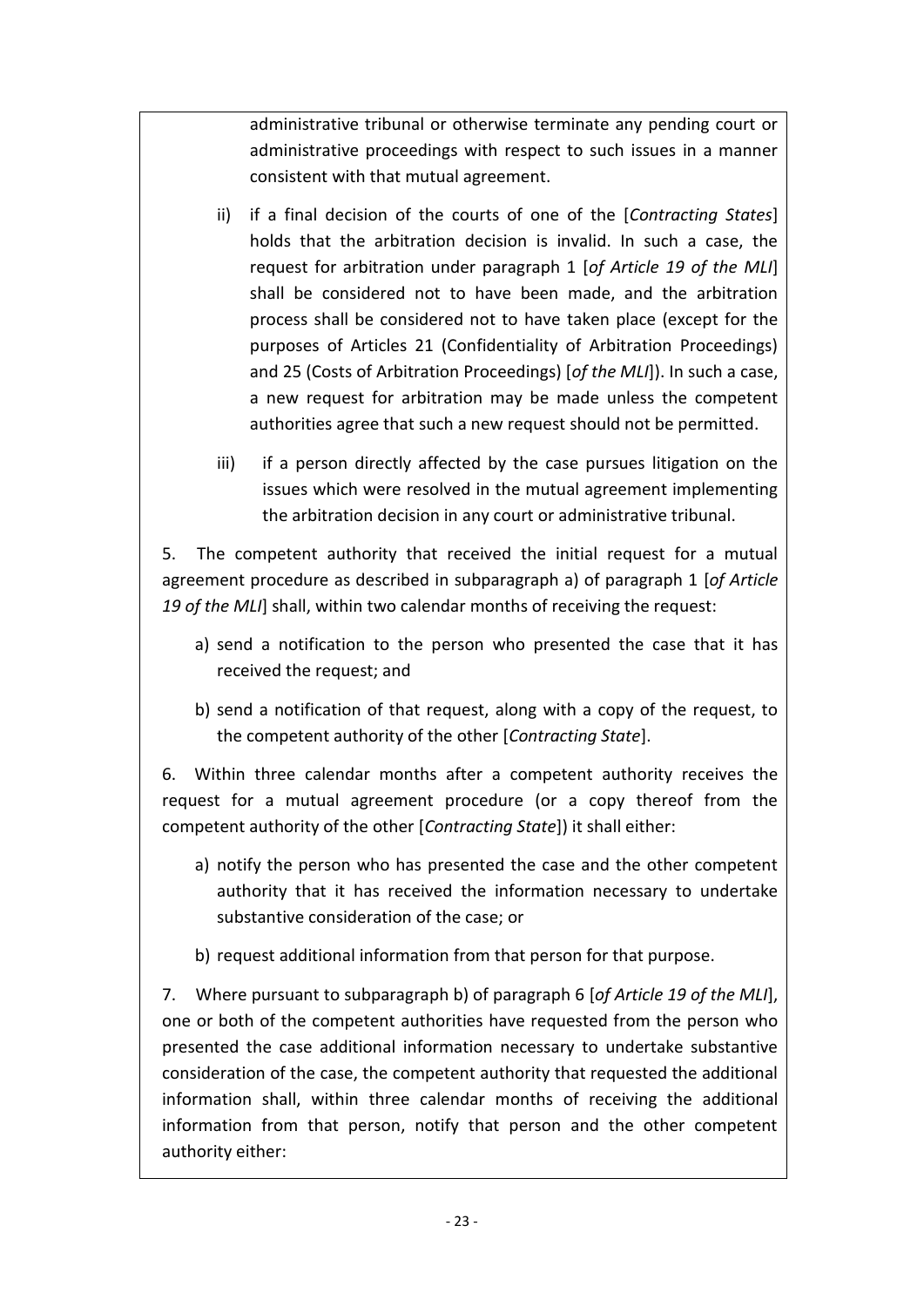a) that it has received the requested information; or

b) that some of the requested information is still missing.

8. Where neither competent authority has requested additional information pursuant to subparagraph b) of paragraph 6 [*of Article 19 of the MLI*], the start date referred to in paragraph 1 [*of Article 19 of the MLI*] shall be the earlier of:

- a) the date on which both competent authorities have notified the person who presented the case pursuant to subparagraph a) of paragraph 6 [*of Article 19 of the MLI*]; and
- b) the date that is three calendar months after the notification to the competent authority of the other [*Contracting State*] pursuant to subparagraph b) of paragraph 5 [*of Article 19 of the MLI*].

9. Where additional information has been requested pursuant to subparagraph b) of paragraph 6 [*of Article 19 of the MLI*], the start date referred to in paragraph 1 [*of Article 19 of the MLI*] shall be the earlier of:

- a) the latest date on which the competent authorities that requested additional information have notified the person who presented the case and the other competent authority pursuant to subparagraph a) of paragraph 7 [*of Article 19 of the MLI*]; and
- b) the date that is three calendar months after both competent authorities have received all information requested by either competent authority from the person who presented the case.

If, however, one or both of the competent authorities send the notification referred to in subparagraph b) of paragraph 7 [*of Article 19 of the MLI*], such notification shall be treated as a request for additional information under subparagraph b) of paragraph 6 [*of Article 19 of the MLI*].

10. The competent authorities of the [*Contracting States*] shall by mutual agreement pursuant to [*Article 26 of the Convention*] settle the mode of application of the provisions contained in [*Part VI of the MLI*], including the minimum information necessary for each competent authority to undertake substantive consideration of the case. Such an agreement shall be concluded before the date on which unresolved issues in a case are first eligible to be submitted to arbitration and may be modified from time to time thereafter.

12. Notwithstanding the other provisions of [*Article 19 of the MLI*],

a) any unresolved issue arising from a mutual agreement procedure case otherwise within the scope of the arbitration process provided for by [*the MLI*] shall not be submitted to arbitration, if a decision on this issue has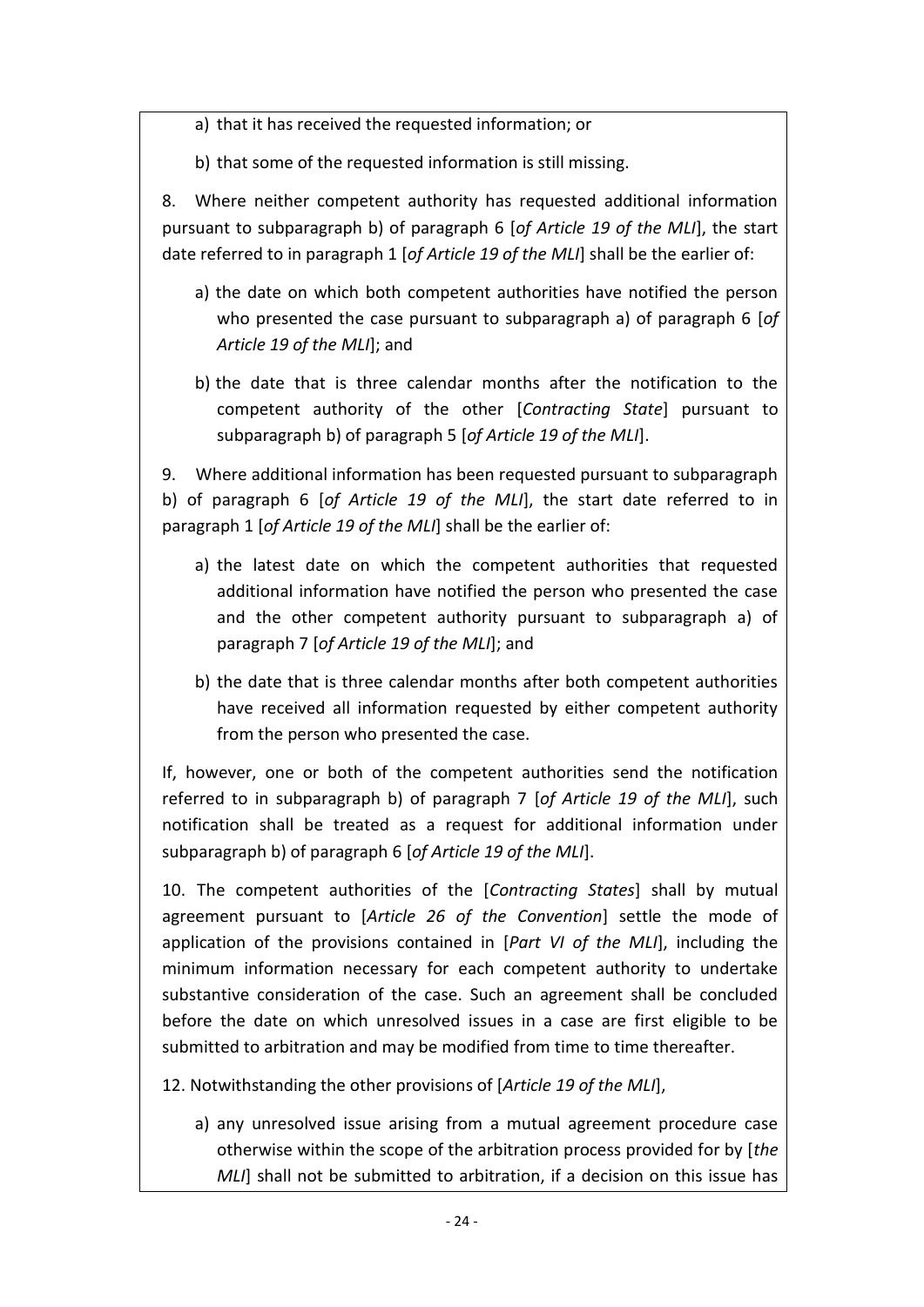already been rendered by a court or administrative tribunal of either [*Contracting State*];

b) if, at any time after a request for arbitration has been made and before the arbitration panel has delivered its decision to the competent authorities of the [*Contracting States*], a decision concerning the issue is rendered by a court or administrative tribunal of one of the [*Contracting States*], the arbitration process shall terminate.

*Article 20 (Appointment of Arbitrators) of the MLI*

1. Except to the extent that the competent authorities of the [*Contracting States*] mutually agree on different rules, paragraphs 2 through 4 [*of Article 20 of the MLI*] shall apply for the purposes of [*Part VI of the MLI*].

2. The following rules shall govern the appointment of the members of an arbitration panel:

- a) The arbitration panel shall consist of three individual members with expertise or experience in international tax matters.
- b) Each competent authority shall appoint one panel member within 60 days of the date of the request for arbitration under paragraph 1 of Article 19 [*of the MLI*]. The two panel members so appointed shall, within 60 days of the latter of their appointments, appoint a third member who shall serve as Chair of the arbitration panel. The Chair shall not be a national or resident of either [*Contracting State*].
- c) Each member appointed to the arbitration panel must be impartial and independent of the competent authorities, tax administrations, and ministries of finance of the [*Contracting States*] and of all persons directly affected by the case (as well as their advisors) at the time of accepting an appointment, maintain his or her impartiality and independence throughout the proceedings, and avoid any conduct for a reasonable period of time thereafter which may damage the appearance of impartiality and independence of the arbitrators with respect to the proceedings.

3. In the event that the competent authority of a [*Contracting State*] fails to appoint a member of the arbitration panel in the manner and within the time periods specified in paragraph 2 [*of Article 20 of the MLI*] or agreed to by the competent authorities of the [*Contracting States*], a member shall be appointed on behalf of that competent authority by the highest ranking official of the Centre for Tax Policy and Administration of the Organisation for Economic Cooperation and Development that is not a national of either [*Contracting State*].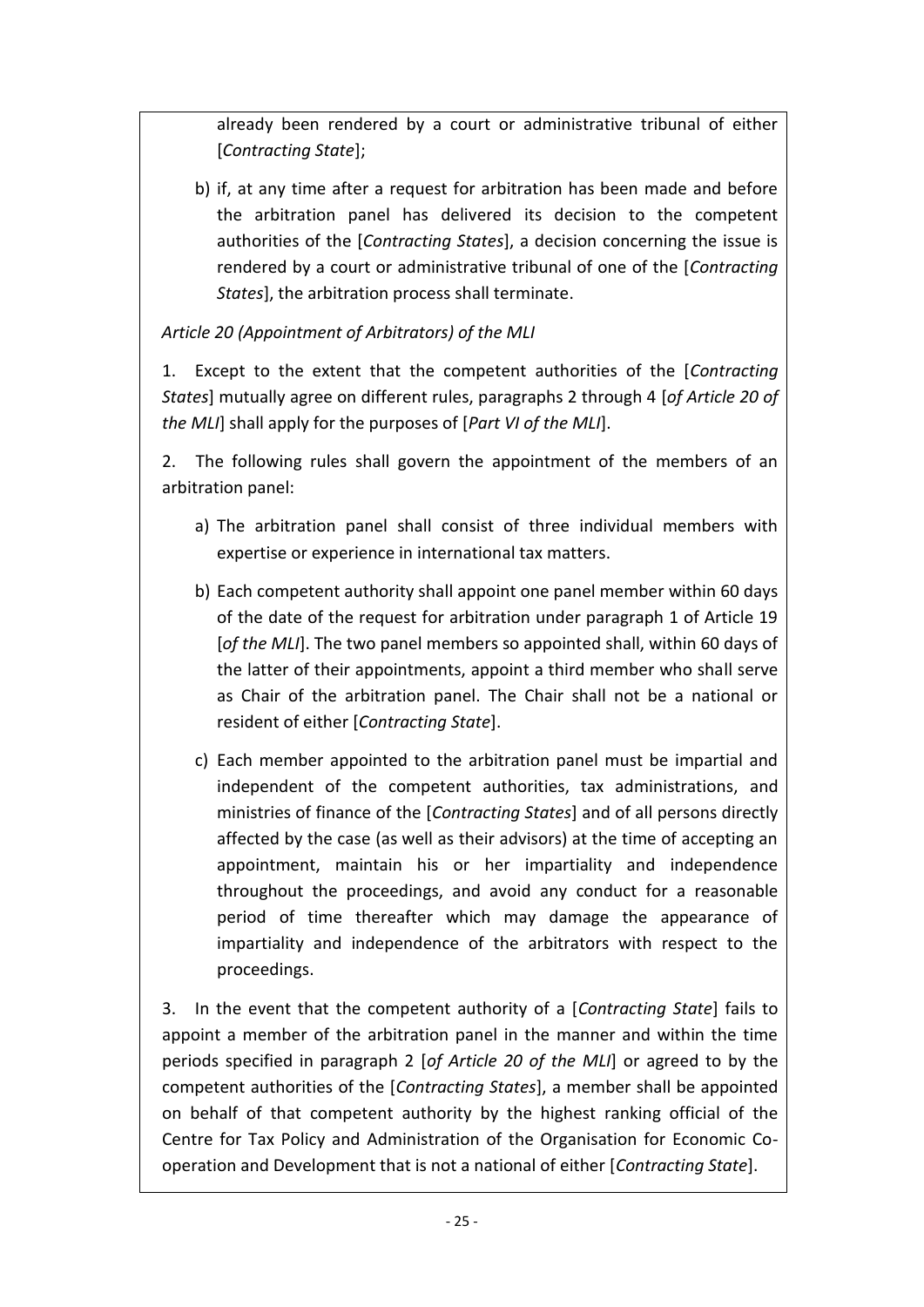4. If the two initial members of the arbitration panel fail to appoint the Chair in the manner and within the time periods specified in paragraph 2 [*of Article 20 of the MLI*] or agreed to by the competent authorities of the [*Contracting States*], the Chair shall be appointed by the highest ranking official of the Centre for Tax Policy and Administration of the Organisation for Economic Co-operation and Development that is not a national of either [*Contracting State*].

# *Article 21 (Confidentiality of Arbitration Proceedings) of the MLI*

1. Solely for the purposes of the application of the provisions of [*Part VI of the MLI*] and of the provisions of [*the Convention*] and of the domestic laws of the [*Contracting States*] related to the exchange of information, confidentiality, and administrative assistance, members of the arbitration panel and a maximum of three staff per member (and prospective arbitrators solely to the extent necessary to verify their ability to fulfil the requirements of arbitrators) shall be considered to be persons or authorities to whom information may be disclosed. Information received by the arbitration panel or prospective arbitrators and information that the competent authorities receive from the arbitration panel shall be considered information that is exchanged under the provisions of [*the Convention*] related to the exchange of information and administrative assistance.

2. The competent authorities of the [*Contracting States*] shall ensure that members of the arbitration panel and their staff agree in writing, prior to their acting in an arbitration proceeding, to treat any information relating to the arbitration proceeding consistently with the confidentiality and nondisclosure obligations described in the provisions of [*the Convention*] related to exchange of information and administrative assistance and under the applicable laws of the [*Contracting States*].

# *Article 22 (Resolution of a Case Prior to the Conclusion of the Arbitration) of the MLI*

For the purposes of [*Part VI of the MLI*] and the provisions of [*the Convention*] that provide for resolution of cases through mutual agreement, the mutual agreement procedure, as well as the arbitration proceeding, with respect to a case shall terminate if, at any time after a request for arbitration has been made and before the arbitration panel has delivered its decision to the competent authorities of the [*Contracting States*]:

- a) the competent authorities of the [*Contracting States*] reach a mutual agreement to resolve the case; or
- b) the person who presented the case withdraws the request for arbitration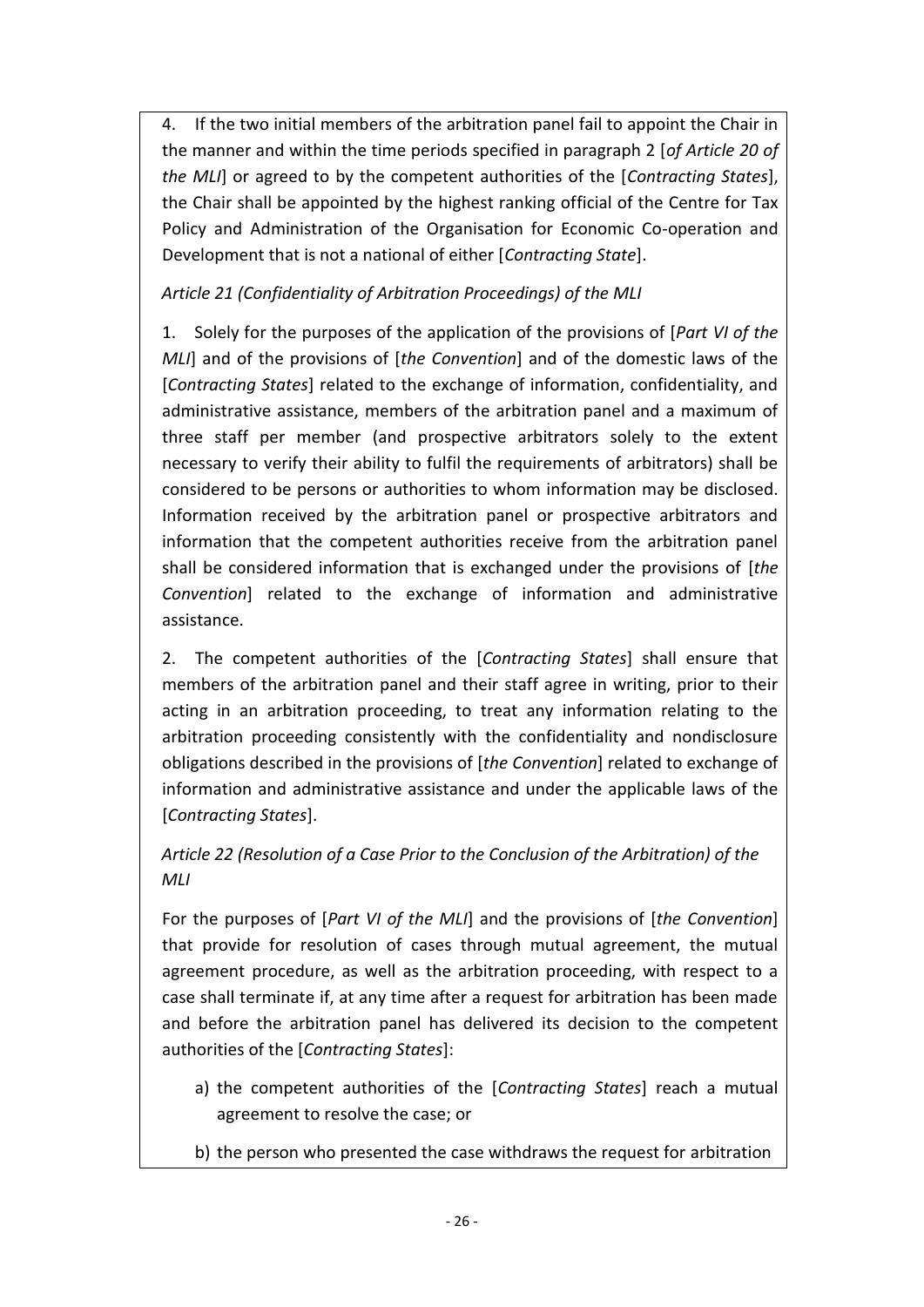or the request for a mutual agreement procedure.

*Article 23 (Type of Arbitration Process) of the MLI*

## *Independent opinion arbitration*

2. Except to the extent that the competent authorities of the [*Contracting States*] mutually agree on different rules, the following rules shall apply with respect to an arbitration proceeding:

- a) After a case is submitted to arbitration, the competent authority of each [*Contracting State*] shall provide any information that may be necessary for the arbitration decision to all panel members without undue delay. Unless the competent authorities of the [*Contracting States*] agree otherwise, any information that was not available to both competent authorities before the request for arbitration was received by both of them shall not be taken into account for purposes of the decision.
- b) The arbitration panel shall decide the issues submitted to arbitration in accordance with the applicable provisions of [*the Convention*] and, subject to these provisions, of those of the domestic laws of the [*Contracting States*]. The panel members shall also consider any other sources which the competent authorities of the [*Contracting States*] may by mutual agreement expressly identify.
- c) The arbitration decision shall be delivered to the competent authorities of the [*Contracting States*] in writing and shall indicate the sources of law relied upon and the reasoning which led to its result. The arbitration decision shall be adopted by a simple majority of the panel members. The arbitration decision shall have no precedential value.

5. Prior to the beginning of arbitration proceedings, the competent authorities of the [*Contracting States*] shall ensure that each person that presented the case and their advisors agree in writing not to disclose to any other person any information received during the course of the arbitration proceedings from either competent authority or the arbitration panel. The mutual agreement procedure under [*the Convention*], as well as the arbitration proceeding under [*Part VI of the MLI*], with respect to the case shall terminate if, at any time after a request for arbitration has been made and before the arbitration panel has delivered its decision to the competent authorities of the [*Contracting States*], a person that presented the case or one of that person's advisors materially breaches that agreement.

## *Paragraph 2 of Article 24 (Agreement on a Different Resolution) of the MLI*

2. Notwithstanding paragraph 4 of Article 19 [*of the MLI*], an arbitration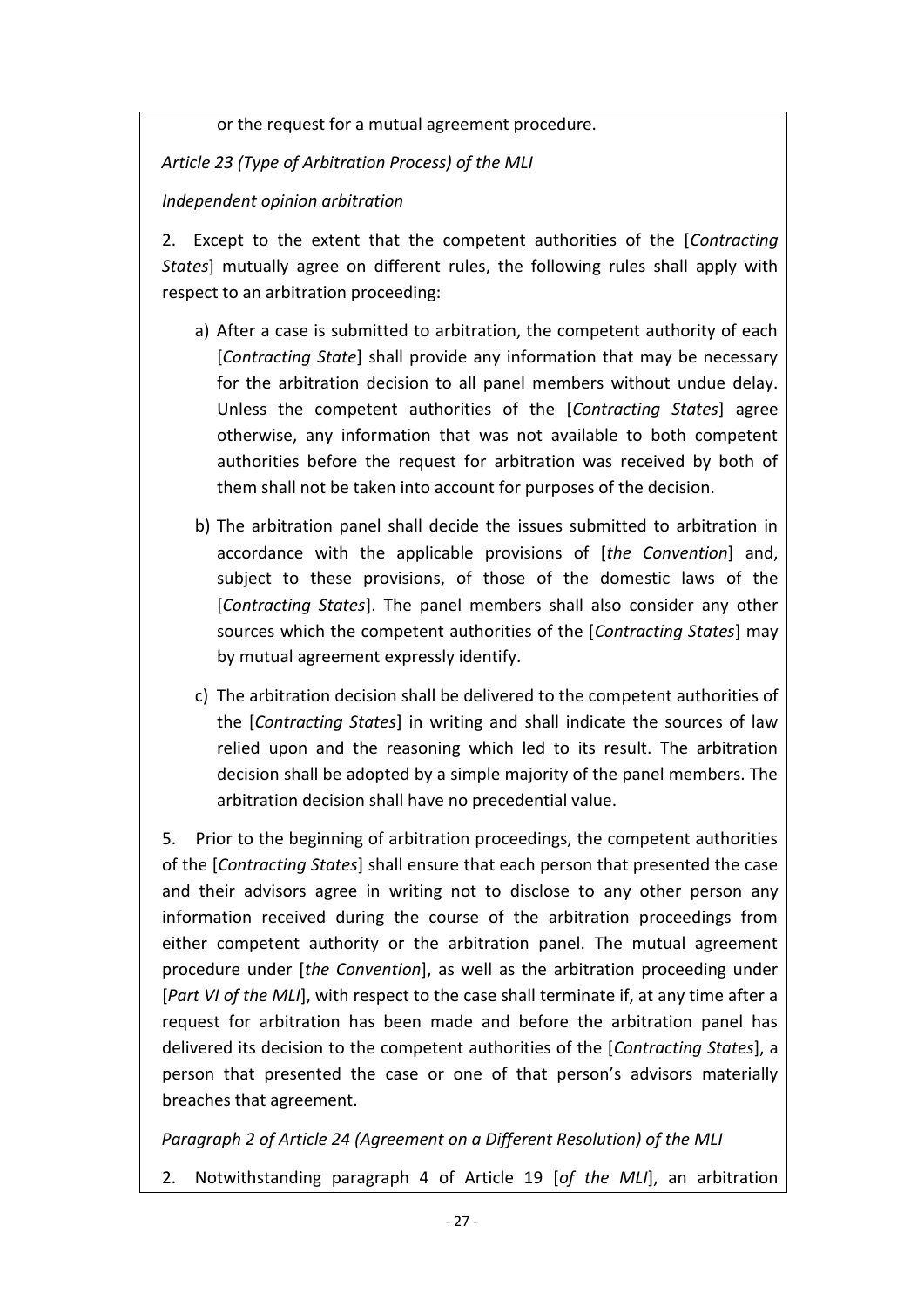decision pursuant to [*Part VI of the MLI*] shall not be binding on the [*Contracting States*] and shall not be implemented if the competent authorities of the [*Contracting States*] agree on a different resolution of all unresolved issues within three calendar months after the arbitration decision has been delivered to them.

# *Article 25 (Costs of Arbitration Proceedings) of the MLI*

In an arbitration proceeding under [*Part VI of the MLI*], the fees and expenses of the members of the arbitration panel, as well as any costs incurred in connection with the arbitration proceedings by the [*Contracting States*], shall be borne by the [*Contracting States*] in a manner to be settled by mutual agreement between the competent authorities of the [*Contracting States*]. In the absence of such agreement, each [*Contracting State*] shall bear its own expenses and those of its appointed panel member. The cost of the chair of the arbitration panel and other expenses associated with the conduct of the arbitration proceedings shall be borne by the [*Contracting States*] in equal shares.

# *Paragraphs 2 and 3 of Article 26 (Compatibility) of the MLI*

2. Any unresolved issue arising from a mutual agreement procedure case otherwise within the scope of the arbitration process provided for in [*Part VI of the MLI*] shall not be submitted to arbitration if the issue falls within the scope of a case with respect to which an arbitration panel or similar body has previously been set up in accordance with a bilateral or multilateral convention that provides for mandatory binding arbitration of unresolved issues arising from a mutual agreement procedure case.

3. [*Nothing*] in [*Part VI of the MLI*] shall affect the fulfilment of wider obligations with respect to the arbitration of unresolved issues arising in the context of a mutual agreement procedure resulting from other conventions to which the [*Contracting States*] are or will become parties.

# *Subparagraph a) of paragraph 2 of Article 28 of the MLI*

*Pursuant to subparagraph a) of paragraph 2 of Article 28 of the MLI, the Republic of Slovenia formulates the following reservations with respect to the scope of cases that shall be eligible for arbitration under the provisions of Part VI of the MLI:*

1. The Republic of Slovenia reserves the right to exclude from the scope of Part VI cases concerning items of income or capital that are not taxed by a Contracting Jurisdiction because they are not included in the taxable base in that Contracting Jurisdiction or because they are subject to an exemption or zero tax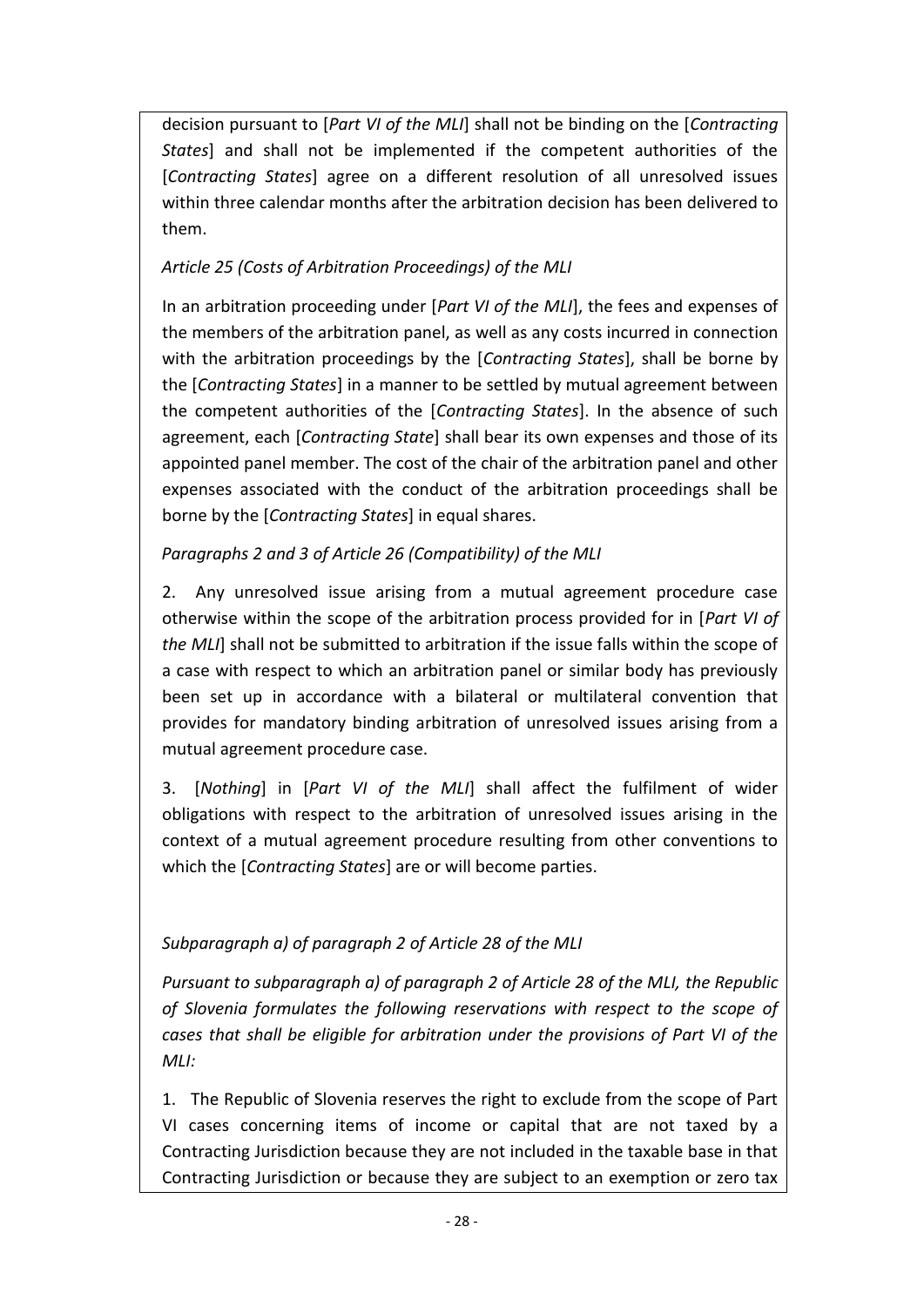rate provided only under the domestic tax law of that Contracting Jurisdiction and that is specific to such item of income or capital.

2. The Republic of Slovenia reserves the right to exclude from the scope of Part VI cases involving conduct for which the taxpayer, a person acting on its behalf, or a related person:

i. Has been found guilty by a court of a criminal tax offence; or

ii. Has been subject to a serious penalty for tax fraud, evasion or avoidance.

For this purpose, the legislative provisions governing serious penalties for tax fraud, evasion or avoidance are contained in the Tax Procedure Act. Any subsequent provisions replacing, amending or updating these provisions would also be comprehended. The Republic of Slovenia shall notify the Depositary of any such subsequent provisions.

3. The Republic of Slovenia reserves the right to exclude from the scope of Part VI cases involving the residence of companies and other entities.

4. The Republic of Slovenia reserves the right to exclude from the scope of Part VI cases involving the application of domestic anti-avoidance provisions. For this purpose, the Republic of Slovenia's domestic anti-avoidance provisions shall include such provisions contained in the tax laws.

## **Article 27**

## **Exchange of information**

- 1. The competent authorities of the Contracting States shall exchange such information as is foreseeably relevant for carrying out the provisions of this Convention or to the administration or enforcement of the domestic laws concerning taxes of every kind and description imposed on behalf of the Contracting States, or of their political subdivisions or local authorities, insofar as the taxation thereunder is not contrary to the Convention. The exchange of information is not restricted by Articles 1 and 2.
- 2. Any information received under paragraph 1 by a Contracting State shall be treated as secret in the same manner as information obtained under the domestic laws of that State and shall be disclosed only to persons or authorities (including courts and administrative bodies) concerned with the assessment or collection of, the enforcement or prosecution in respect of, the determination of appeals in relation to the taxes referred to in paragraph 1, or the oversight of the above. Such persons or authorities shall use the information only for such purposes. They may disclose the information in public court proceedings or in judicial decisions.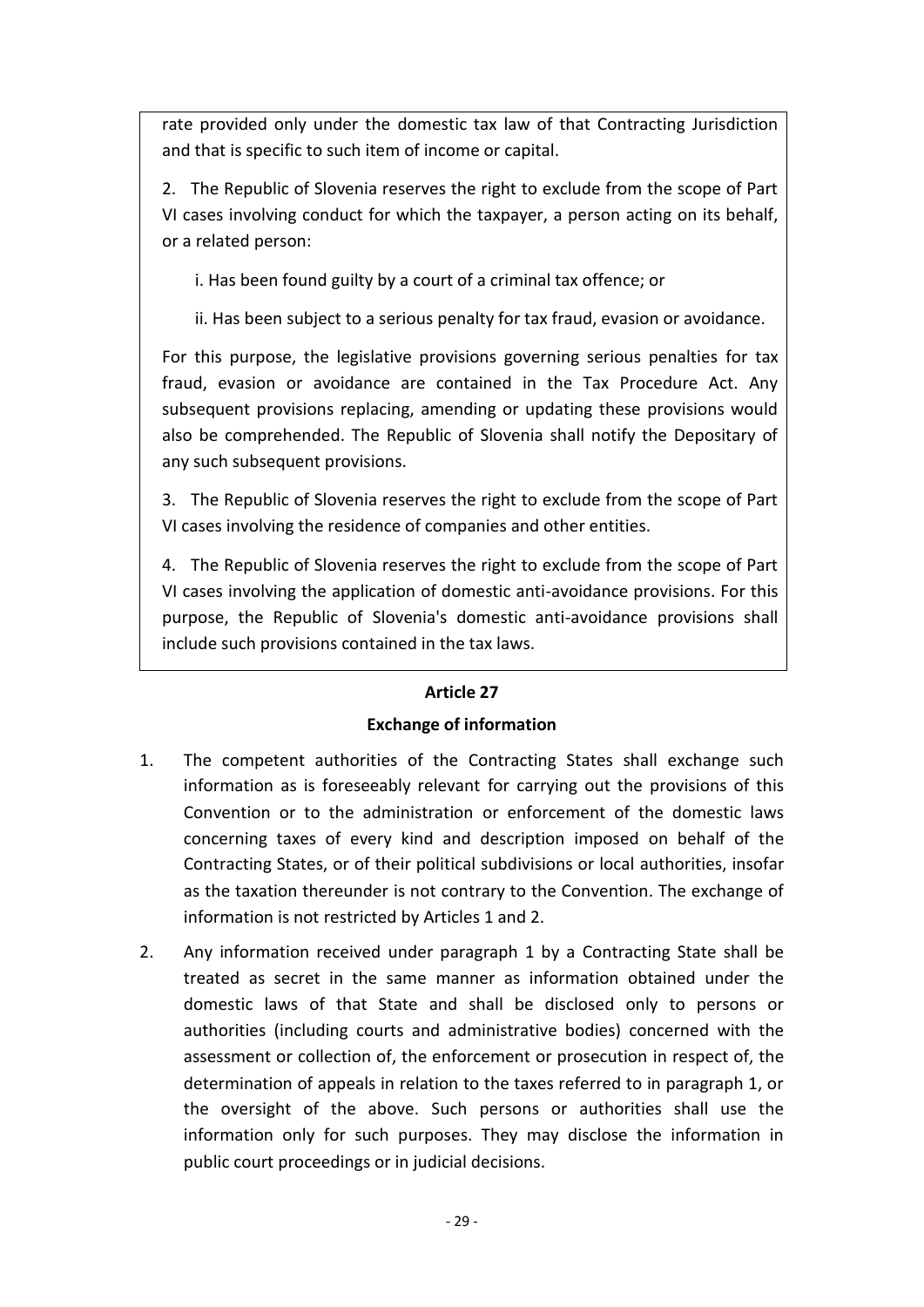- 3. In no case shall the provisions of paragraphs 1 and 2 be construed so as to impose on a Contracting State the obligation:
	- a) to carry out administrative measures at variance with the laws and administrative practice of that or of the other Contracting State;
	- b) to supply information which is not obtainable under the laws or in the normal course of the administration of that or of the other Contracting State;
	- c) to supply information which would disclose any trade, business, industrial, commercial or professional secret or trade process, or information the disclosure of which would be contrary to public policy (ordre public).
- 4. If information is requested by a Contracting State in accordance with this Article, the other Contracting State shall use its information gathering measures to obtain the requested information, even though that other State may not need such information for its own tax purposes. The obligation contained in the preceding sentence is subject to the limitations of paragraph 3 but in no case shall such limitations be construed to permit a Contracting State to decline to supply information solely because it has no domestic interest in such information.
- 5. In no case shall the provisions of paragraph 3 be construed to permit a Contracting State to decline to supply information solely because the information is held by a bank, other financial institution, nominee or person acting in an agency or a fiduciary capacity or because it relates to ownership interests in a person.

## **Article 28**

## **Members of diplomatic missions and consular posts**

Nothing in this Convention shall affect the fiscal privileges of members of diplomatic missions or consular posts under the general rules of international law or under the provisions of special agreements.

*The following paragraph 1 of Article 7 of the MLI applies and supersedes the provisions of this Convention:*

> *ARTICLE 7 OF THE MLI – PREVENTION OF TREATY ABUSE* (*Principal purposes test provision)*

Notwithstanding any provisions of [*the Convention*], a benefit under [*the Convention*] shall not be granted in respect of an item of income or capital if it is reasonable to conclude, having regard to all relevant facts and circumstances, that obtaining that benefit was one of the principal purposes of any arrangement or transaction that resulted directly or indirectly in that benefit, unless it is established that granting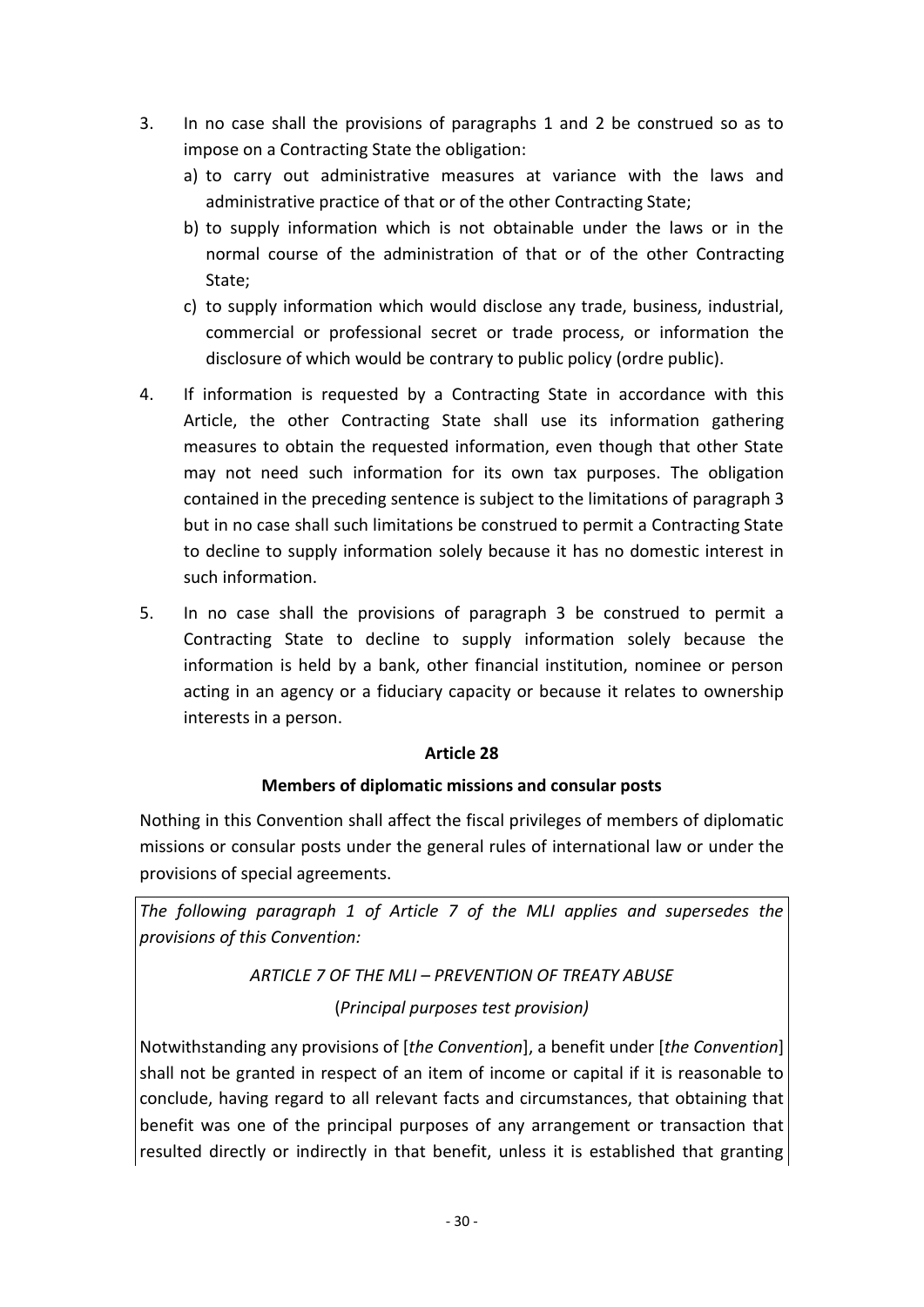that benefit in these circumstances would be in accordance with the object and purpose of the relevant provisions of [*the Convention*].

## **Article 29**

## **Exclusion of certain companies**

This Convention shall not apply to holding companies (sociétés holding) within the meaning of special Luxembourg laws, currently the Act (loi) of 31 July 1929 and the Decree (arrêté grand-ducal) of 17 December 1938. Neither shall it apply to income derived from such companies by a resident of Slovenia nor to shares or other rights in such companies owned by such a person.

## **Article 30**

## **Entry into force**

- 1. The Contracting States shall notify each other in writing, through diplomatic channels, that the procedures required by its law for the entry into force of this Convention have been satisfied. The Convention shall enter into force on the date of receipt of the last notification.
- 2. This Convention shall be applicable:
	- a) in respect of taxes withheld at source, to income derived on or after 1 January of the calendar year next following the year in which the Convention enters into force;
	- b) in respect of other taxes on income, and taxes on capital, to taxes chargeable for any taxable year beginning on or after 1 January of the calendar year next following the year in which the Convention enters into force.

## **Article 31**

## **Termination**

This Convention shall remain in force until terminated by a Contracting State. Either Contracting State may terminate the Convention, through diplomatic channels, by giving written notice of termination at least six months before the end of any calendar year following after the period of five years from the date on which the Convention enters into force. In such event, the Convention shall cease to have effect:

- a) in respect of taxes withheld at source, to income derived on or after 1 January in the calendar year next following the year in which the notice is given;
- b) in respect of other taxes on income, and taxes on capital, to taxes chargeable for any taxable year beginning on or after 1 January in the calendar year next following the year in which the notice is given.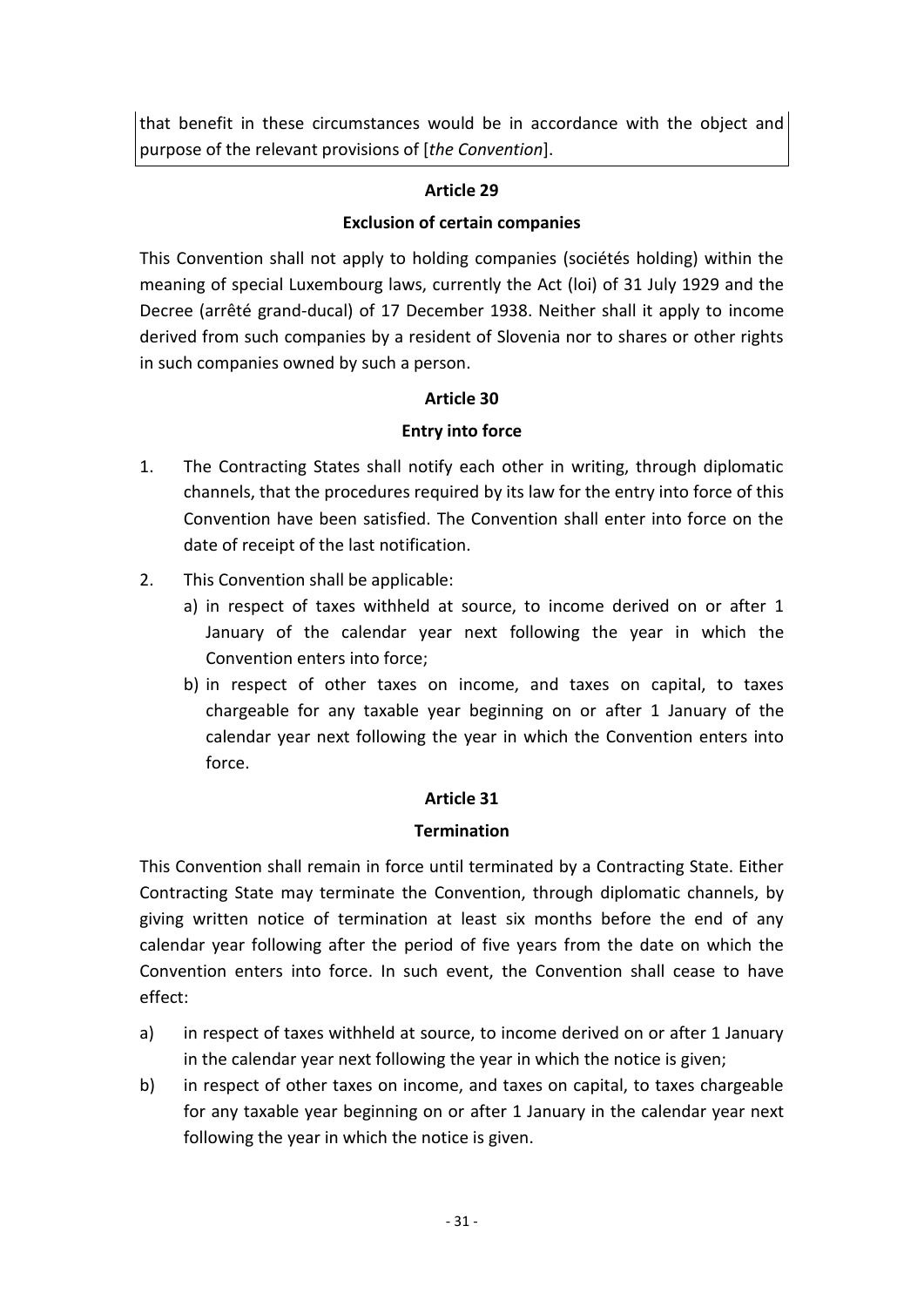### **Protocol**

At the moment of signing the Convention for the avoidance of double taxation with respect to taxes on income and on capital, this day concluded between the Grand Duchy of Luxembourg and the Republic of Slovenia, the Plenipotentiaries of the two Contracting States, duly authorized thereto, have agreed that the following provisions shall form an integral part of the Convention.

### *With reference to Article 10*

It is understood that the term "dividends" will also include the investor's share of the profit in a commercial, industrial, mining or craft undertaking, paid proportionally to the profits and by virtue of his capital outlay, as well as interest and payments on bonds, where, over and above the fixed rate of interest, a right of assignment is granted for supplementary interest varying according to the unretained earnings.